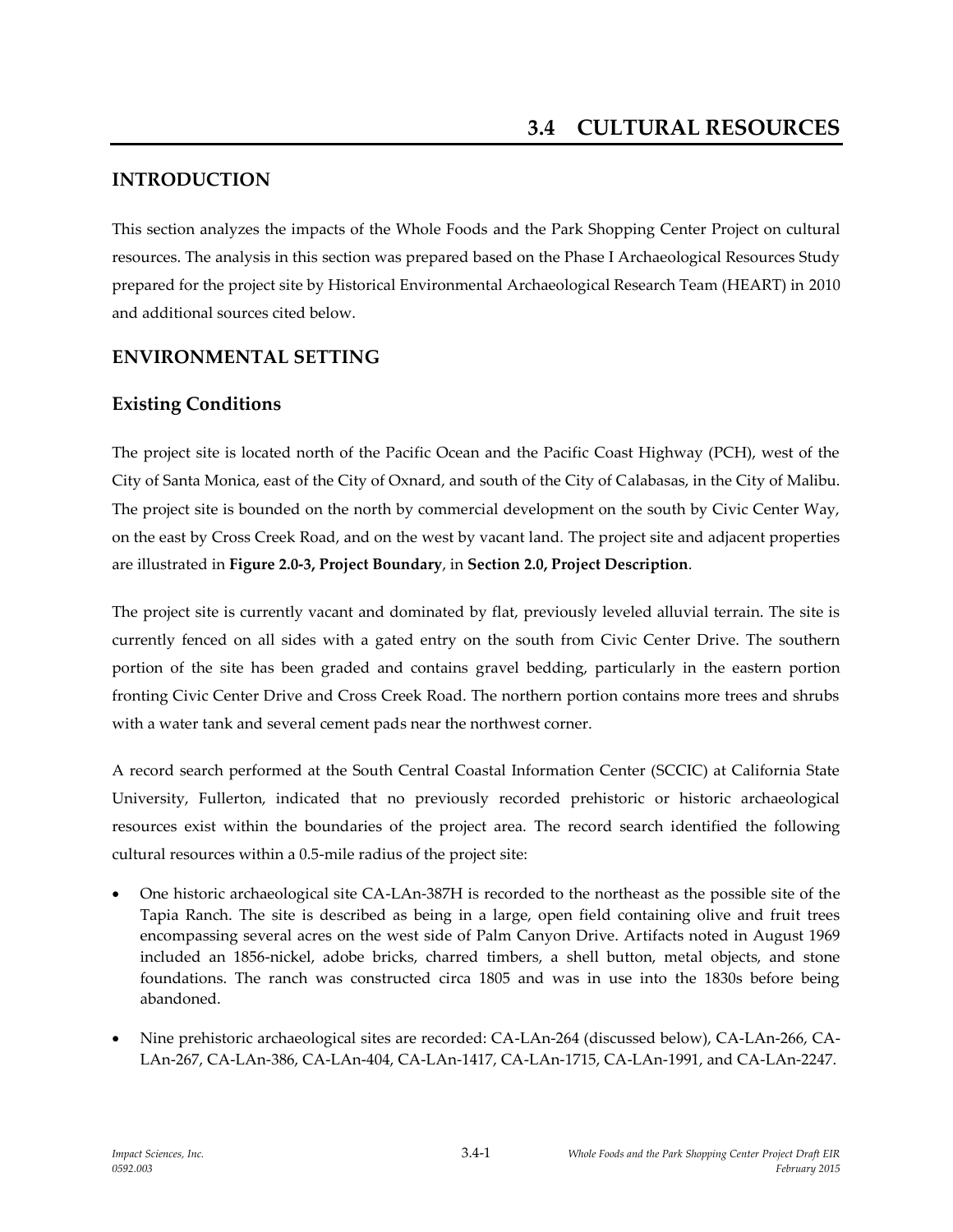- CA-LAn-264, the village of Humaliwu lies to the southeast of the project site, occupied by the Adamson House and Malibu Lagoon State Historic Park. The site is one of the largest, deepest, and best studied archaeological deposits in Southern California. It contains both a prehistoric cemetery, dating back 1,000 years, and a historic-era cemetery that was in use from 1775 to 1825. The Malibu site has been excavated several times in the past. Within the grounds of the Adamson House, archaeological deposits are more than 15 feet thick, consisting primarily of shell midden. Within the parking lot area of Surfrider Beach, and the south shoulder of PCH, a prehistoric cemetery has been found; north of PCH, a proto-historic cemetery was located. More than 200 burials have been removed from the site. $1$
- The Adamson House<sup>2</sup> is listed on the National Register of Historic Places (NRHP) and is located in the Malibu Lagoon State Park. Completed in 1929 by the Rindge's daughter, Rhoda Adamson, the Spanish-Moor revival residence features tile from the renowned Malibu Potteries and sits on a spectacular overlook of the Malibu Pier and Surfrider Beach.

In addition, a *Historical and Archaeological Resources Technical Report for the Malibu Civic Center Wastewater Treatment Facility Project* consulted national, state, and local inventories of archaeological, architectural, and historic resources within the vicinity of the proposed wastewater facility to determine the location of previously document archeological, historic, and architectural resources.<sup>3</sup> (This report is included in **Appendix 3.4**). The proposed wastewater treatment facility is located less than 1 mile from the project site, thus historical, archaeological, and paleontological resources identified in the cultural resources report referenced above are expected to be similar for the project site.

The cultural resources report identified two properties listed on the NRHP: The Adamson House (discussed above) and the Stevens House, $4$  located at 23524 Malibu Colony Road, approximately 0.6 mile from the project site. In addition, the Malibu Pier, approximately 0.9 mile from the project site, is listed on the California Register of Historic Resources (CRHR) as a California Point of Historical Interest.

The report cited a large number of previously recorded prehistoric archaeological resources. This finding is not surprising as the coastal Malibu area is a well-known area of high archaeological sensitivity and nine prehistoric archaeological sites within 0.5-mile radius of the project site have been previously recorded at the SCCIC (see discussion above).

<sup>1</sup> ICF International, *Historical and Archaeological Resources Technical Report for the Malibu Civic Center Wastewater Treatment Facility Project,* May 2014.

<sup>&</sup>lt;sup>2</sup> This structure was listed on the NRHP on October 28, 1977 ID # 77000298.

<sup>3</sup> ICF International, *Historical and Archaeological Resources Technical Report for the Malibu Civic Center Wastewater Treatment Facility Project,* May 2014

<sup>&</sup>lt;sup>4</sup> This structure was listed on the NRHP on January 9, 2009 ID # 09000802.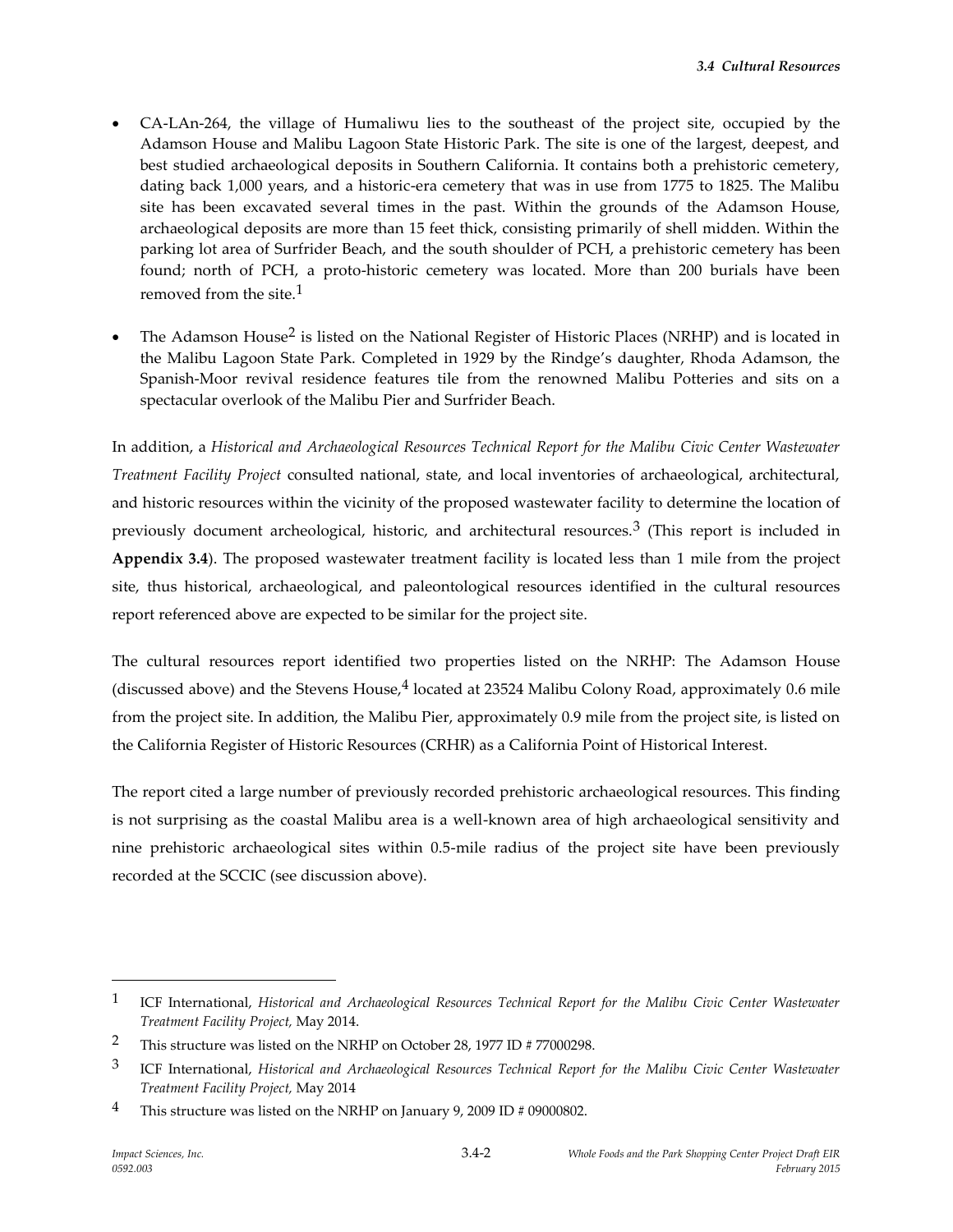In addition to a records search the cultural resources report sent letters to consulting and interested parties who may have knowledge of or concerns regarding historic properties in the area. These include:

- Los Angeles Conservancy
- Historical Society of Southern California
- California Coastal Commission
- Adamson House and Malibu Lagoon Museum

Information regarding historic buildings, districts, sites, objects, or archeological sites of significance in the area was requested. No responses were received from any of the four consulting and interested parties.

A field survey of the architectural resources in the area was conducted and found that five properties appear eligible for the CRHR: the Webster School located at 3602 Winter Canyon Road, the Pepperdine campus located at 24255 PCH, the Malibu Coast Animal Hospital building 23431 PCH, the Malibu Urgent Care Center building located at 53656 PCH (formerly the Malibu Post Office),<sup>5</sup> and the Hunt House located at 24514 Malibu Road.

## *Geologic and Paleontological Setting*

The project site occurs within the Transverse Ranges Geomorphic Province, an east-west trending series of steep mountain ranges and valleys extending from Point Arguello on the west to the Pinto and Eagle Mountains in eastern California. The Santa Monica Mountains are the south-central mountain chain in the Transverse Ranges of Southern California. There has been periodic uplift in the area since the Oligocene collision of the Pacific Plate and the North American Plate. However, the mountain building of the Santa Monica Mountains occurred in the last few million years, due to north south compression from plate movement. Regional uplift due to intense north-south plate movement compression forces has caused many sedimentary rocks of the Santa Monica Mountains to tilt and uplift, exposing formations with extensive fossilized remains. Rock formations found within the Santa Monica Mountains are primarily thick marine sedimentary sequences of sandstone, siltstone, and mudstone, as well as volcanic deposits that range in age from the Jurassic to the Quaternary. The Los Angeles County region is

<sup>&</sup>lt;sup>5</sup> While "53636 PCH" is the mailing address and physical address on the building, it is part of a larger legal parcel that has three total buildings and is listed as "23670 PCH" by the Los Angeles County Assessor.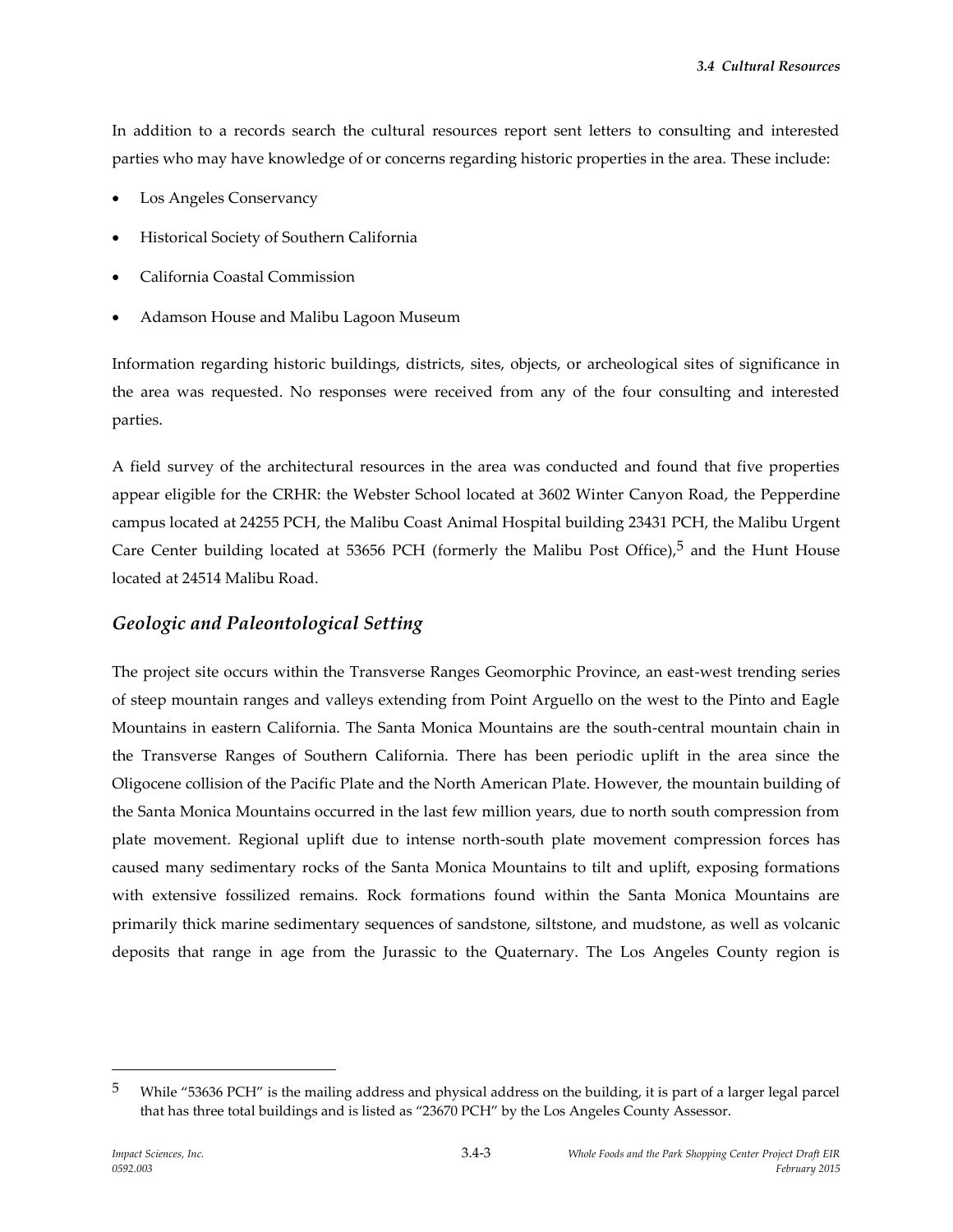considered one of the richest areas in the world for both fossil marine vertebrates and land vertebrates from sediments deposited over the last 25 million years.6

The project site is situated on surficial deposits of younger Quaternary alluvium, derived from either fan deposits from the mountains to the north or fluvial deposits from Malibu Creek to the east. The uppermost layers of these deposits typically do not contain significant fossil vertebrate remains, and there are no nearby vertebrate fossil localities from such deposits. However, there are some nearby exposures of older Quaternary deposits. These deposits may occur in and around the project site at depths as shallow as 5 feet below the surface. These sediments are known to encompass paleontological resources.<sup>7</sup>

There are at least 2,300 known fossil localities, representing over a dozen fossiliferous geologic formations within the Santa Monica Mountains National Recreation Area which include invertebrate, vertebrate, paleobotanical, protista, and trace fossils. Oligocene to Miocene deposits can be found in Malibu, Malibu Creek State Park, Zuma Canyon, and Trancas Canyon. Additionally, the Sespe Formation can be found in the Red Rock Canyon and Topanga State Park areas, and the Vaqueros Formation is also in Point Mugu State Park.8

The closest vertebrate fossil locality with similar older Quaternary deposits is Natural History Museum of Los Angeles County site 1754, which is located southwest of the project site on the east side of Zuma Creek, south of PCH, in the community of Malibu Rivera. This locality produced extensive fossil faunal specimens of late Pleistocene vertebrates.<sup>9</sup>

## *Prehistoric Setting10*

The prehistoric occupation of Southern California is divided chronologically into four periods: the Paleoindian, Early, Middle, and Late Periods. The Paleoindian Period, began at the first appearance of people in the region (around 8,000 before present [BP]) and continued until about 6,000 BP. Paleoindian groups during this time likely focused on hunting terrestrial game, as indicated by the discoveries of large, fluted projectile points from this period occurring in a few documented Southern California sites. Plants and smaller animals were undoubtedly part of the Paleoindian diet as well, and when the availability of large game was reduced by climatic shifts near the end of the Pleistocene, the subsistence strategy changed to a greater reliance on these resources. The subsequent Early, Middle, and Late periods

<sup>6</sup> City of Malibu General Plan, 1995

<sup>7</sup> Malibu Civic Center Wastewater Treatment Facility Project Draft EIR

<sup>8</sup> Santa Monica Mountains Paleontological Survey, 2004

<sup>9</sup> Malibu Civic Center Wastewater Treatment Facility Project Draft EIR

<sup>10</sup> Rancho Malibu Hotel EIR, 2013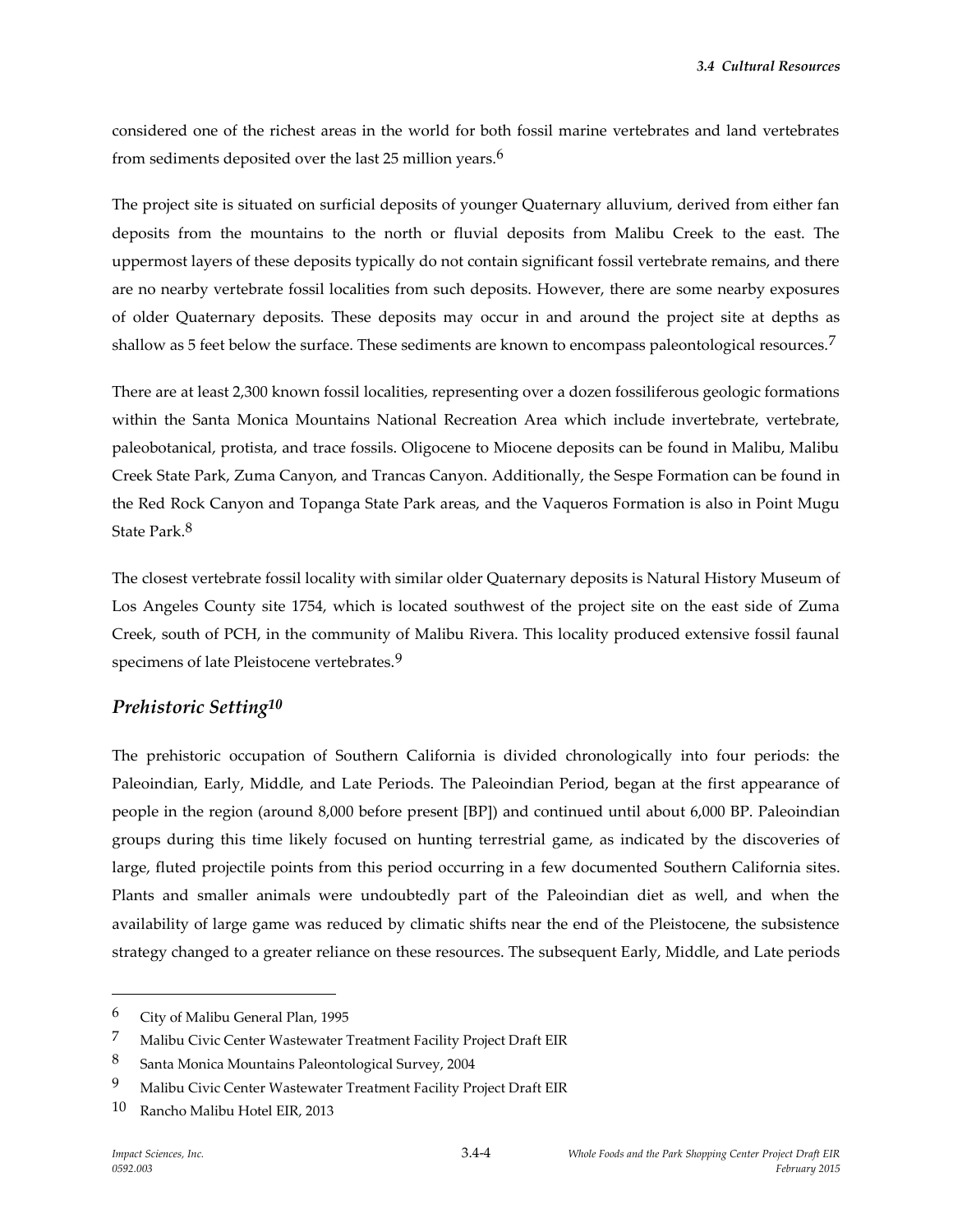are based on a chronological sequence discussed in the Report of Initial Archaeological Study at Bluffs Park, Malibu, California. A report developed for the Santa Monica Mountains region.

The Early Period (6,000 to 800 BP) came out of the Post-Pleistocene, marked by changes in climate and environmental conditions that are reflected in the local archaeological record. This period is characterized by widespread use of groundstones (manos and metates) which is its main diagnostic feature. Groundstones were used to grind hard seeds such as sage for consumption, and expanded the food resource base available to early populations in the area. This period appears to represent a diversification of subsistence activities and a more sedentary settlement pattern. Archaeological evidence suggests that hunting became less important and that reliance on collecting plant resources increased. While archaeological debate still exists about the permanence of Early Period settlements, it is generally accepted that a few large settlements in the region were heavily used year-round with smaller settlements used on a seasonal basis. In addition, the period saw an increase of larger settlements with associated larger scale cemeteries.

The Middle Period (800 BP to 1100 common era [CE]) is characterized in the archaeological record by a shift from the use of milling stones to increased use of mortar and pestle, possibly indicating a greater reliance on acorns as a food source. This may indicate a transition from seed gathering to oak tree acorn gathering and processing, a result of cooler temperatures and more expansive oak woodland habitats. Additionally, materials from Middle Period sites reflect a greater reliance on marine resources and include marine shells, fish remains, and fishhooks. Terrestrial resources continued to be exploited as evidenced by the presence of contracting-stemmed and corner-notched projectile points from Middle Period sites. Toward the end of the Middle Period the plank canoe was developed, making ocean fishing and trade with the Channel Islands safer and more efficient.

The Late Period (1100 to 1840 CE) is characterized by dense populations; diversified hunting and gathering subsistence strategies, including intensive fishing and sea mammal hunting; extensive trade networks; use of the bow and arrow, and a general cultural elaboration. Trade networks, as evidenced by a diversification and increase in shell-bead manufacture, may have expanded and played an important part in local culture for Southern California groups. Shell beads, found throughout the Early and Middle Periods, increased in number and variety during the Late Period, and are thought to be related to status and social value within and between cultural groups. The increased population and change in distribution/trade expanded and played an important role in the reinforcement of craft specialization and status. By the end of the Late Period, the Chumash culture had been dramatically changed by the arrival of a Spanish expedition led by Gaspar de Portola in 1769. This contact paved the way for the establishment of the Missions of Santa Barbara, San Buenaventura, Santa Ynez, and La Purisima.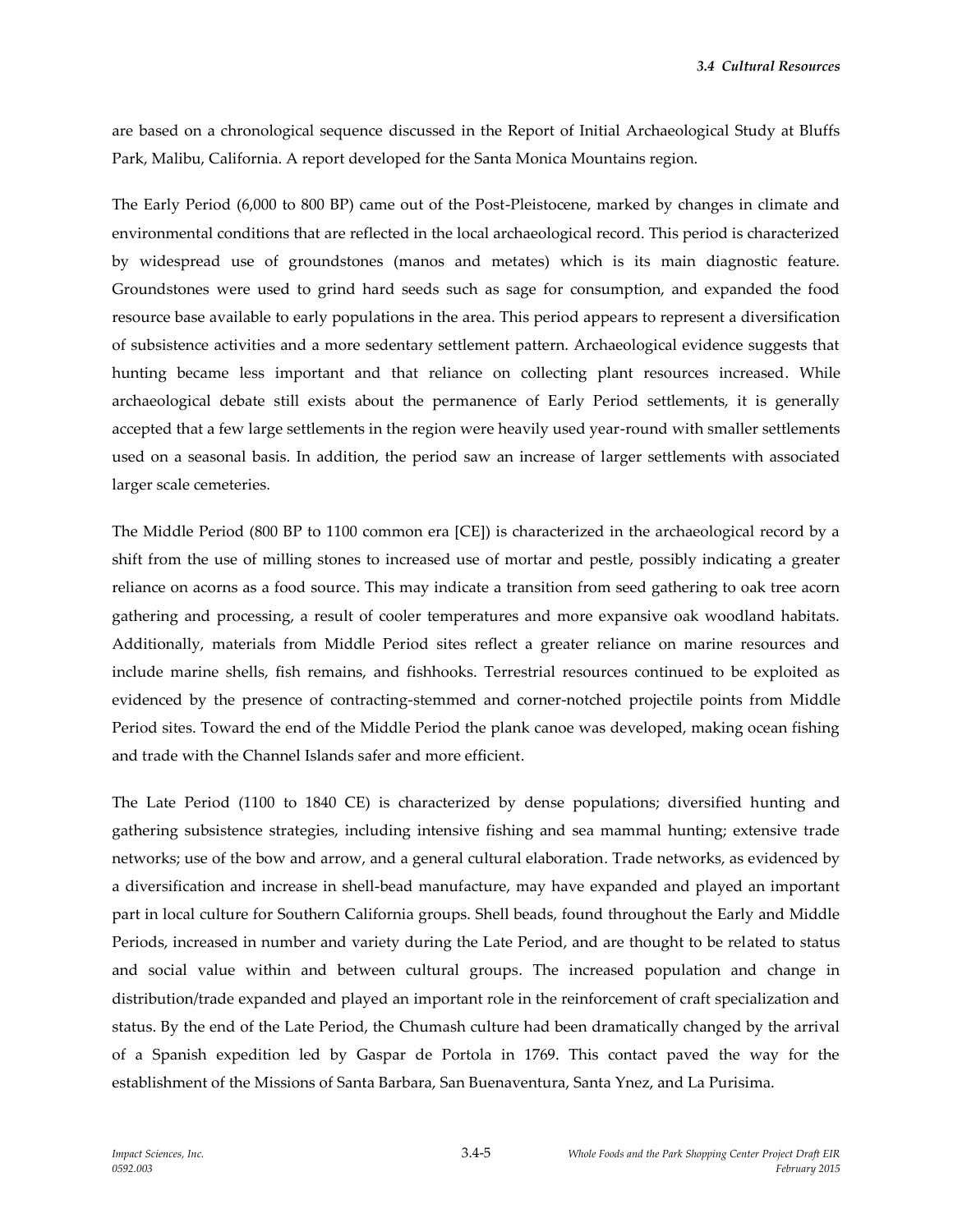#### *Ethnohistory*

The project site encompasses a border region between lands traditionally occupied by both the Chumash and the Tongva peoples. The Chumash occupied the region from San Luis Obispo to Malibu Canyon on the coast, the four northern Channel Islands, and inland regions as far as the western edge of the San Joaquin Valley. The coastal Chumash are subdivided into subgroups based on six distinct language dialects: Barbareno, Ventureno, Purisimeno, Ynezeno, Obispeno, and Island. The project site is situated within the southernmost territory of the Ventureno, a coastal Chumash group; a name derived from the nearest Spanish mission, San Buenaventura. Evidence of large Chumash village sites occur along the coast from Malibu to San Luis Obispo, with some populations on the Santa Barbara Channel Islands, and others in the interior mainland valleys, such as Santa Ynez, Cuyama, and Santa Clara Valleys.

The Chumash had a high level of social organization, and material object production. The Spanish explorers viewed the Chumash as unique among the California Native Americans due to their knowledge of the sea, canoe building expertise, ceremonial organization, their interest in acquiring and displaying possessions, willingness to work, and their extensive trade networks. They were excellent craftsmen and were known for well-made tools and basketry, as well as the production of plank canoes, called tomols. Of note is the Chumash use of steatite, a type of soapstone, to create bowls and carvings of birds and other forms of sea life. Sometimes artifacts were inlaid with colorful abalone shells. Class differentiation, inherited chieftainship, and inter-village alliances were all components of Chumash society.

There are approximately 120 known archaeological sites in the City. Sites in the Santa Monica Mountains include village sites, burial grounds, camps, or food processing areas, quarries and rock art sites. Within the boundaries of the City, four villages have been identified which were occupied during the period of recruitment to Spanish missions between 1785 and 1810. These villages were (east to west) Lisiqshi, Sumo, Lojostogni, and Humaliwo. Humaliwo village, located approximately 1.2 miles east of the project site, was one of the most important Chumash villages in the region. Extensive cultural remains are present at this site as well as evidence of numerous human burials. Portions of the site may date as far back as 7,000 years BP. The Humaliwo village site, which is listed on the National Register of Historic Places (NRHP), was originally recorded in 1959, and several excavations took place there in the 1960s and 1970s. It consists of five components: an Early/Middle Period deposit, a Middle Period deposit, a Middle Period cemetery, a Late Period deposit, and an historic era cemetery. Numerous artifacts and other cultural materials have been collected from the site, which includes of an extensive shell midden. The site has more than 200 burial plots, some with tomols. Some burials included numerous shell and glass beads, and fish and whale effigies.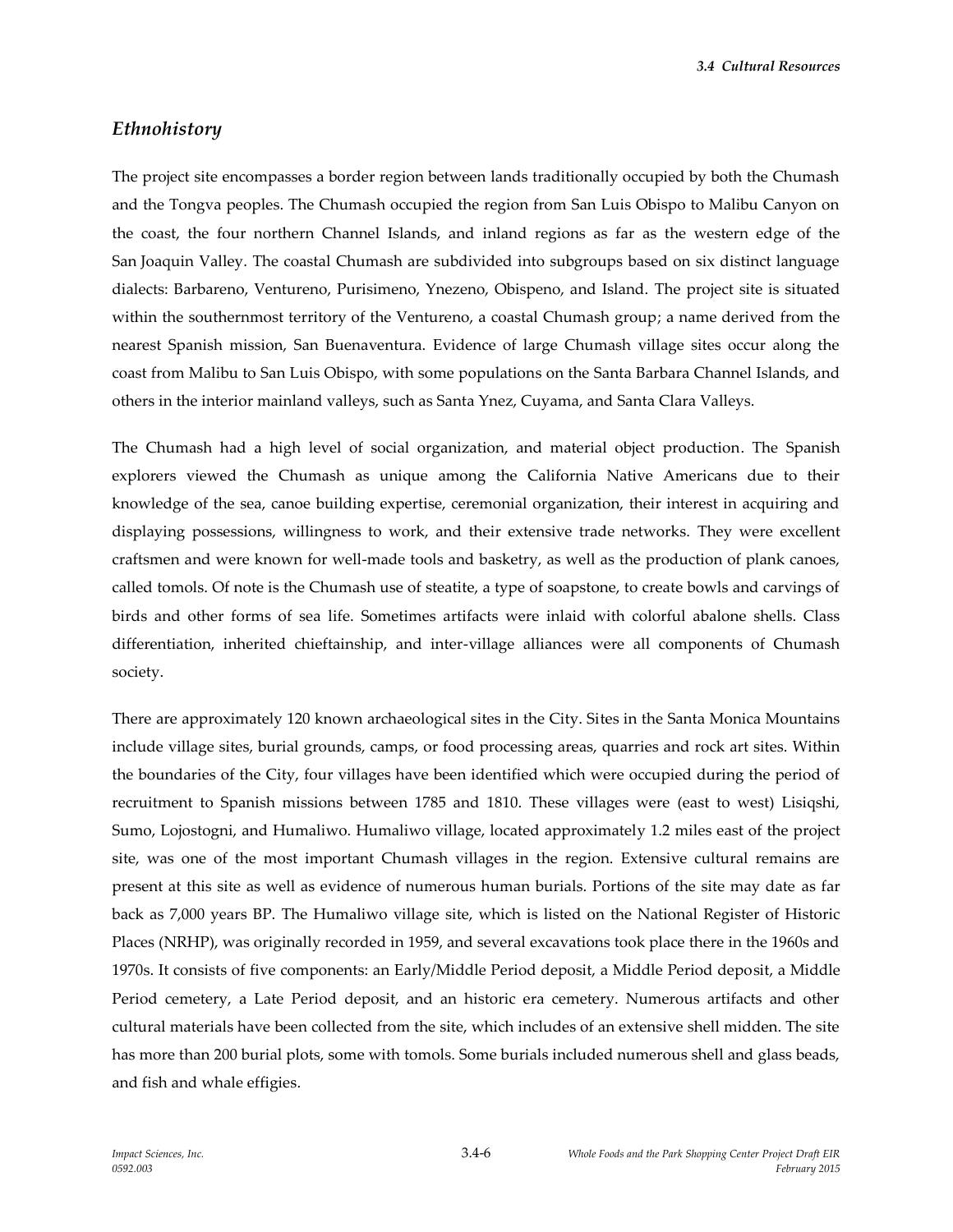The village of Sumo is the second largest Chumash site to have been identified in Los Angeles County. The village may have included the entire Point Dume area, potentially extending as far east as Malibu Canyon.

The Tongva peoples, also referred to as the San Gabriel Band or Gabrielino, are a historic Native American people who have inhabited the area of present-day Los Angeles and Orange counties, as well as Santa Catalina and San Clemente Islands. Tongva populations were smaller than neighboring Chumash, and are estimated at nearly 5,000 people at the time of European contact. 90 percent of the mainland Tongva territory lay in extremely resource rich areas consisting of high desert woodland and chaparral where abundant food resources included acorn, pine nut, small game, deer, and quail. The Tongva, much like their Chumash neighbors, created plank canoes, which they called ti'ats. These plank canoes were caulked and coated with either pine pitch or, more commonly with tar that was available either from the La Brea Tar Pits, or as asphaltum that had washed up on shore from offshore oil seeps.

Other aspects of the Tongva material culture are similar to the Chumash, including the manufacture and use of shell beads. Evidence from the registers at Mission San Gabriel and San Fernando indicate that the Tongva of the Santa Monica Mountains were members of the western Tongva group, and had few marriages between their eastern Tongva neighbors near the Los Angeles River drainage.

## *Historical Background11*

The first recorded European activity in the Malibu region occurred in 1542 when Spanish sailor Juan Cabrillo anchored near Malibu Lagoon to obtain fresh water. Sailing northward up the California coast, he claimed this landfall for the King of Spain. He stayed only a few days, filling his water casks and naming this tranquil lagoon and beach in his log the "Pueblo de las Canoas" (Town of the Canoes) because of the many Chumash and Tongva people in canoes that came to visit his ships from the adjacent village. After this, more than 200 years were to pass before further Spanish contact. An expedition led by Spanish explorer Juan Bautista de Anza camped at Malibu Creek in 1776. One member of this expedition, Jose Bartolome Tapia, rode down the canyon to the beach to explore the area. The Tapia family ultimately settled in Northern California where Jose Tapia became mayordomo of the San Luis Obispo Mission rancho. The first Franciscan mission in Chumash territory was built in San Luis Obispo in 1772.

Five additional missions were built in this cultural area: San Buenaventura (1782), Santa Barbara (1786), La Purisima Concepcion (1787), San Fernando (1797), and Santa Ynez (1804). Inhabitants of the Malibu area were recruited into these missions. By 1805, most native inhabitants of the Malibu area had been incorporated into the Mission system, either at Mission San Fernando or Mission San Buenaventura, and

<sup>11</sup> Rancho Malibu Hotel EIR, 2013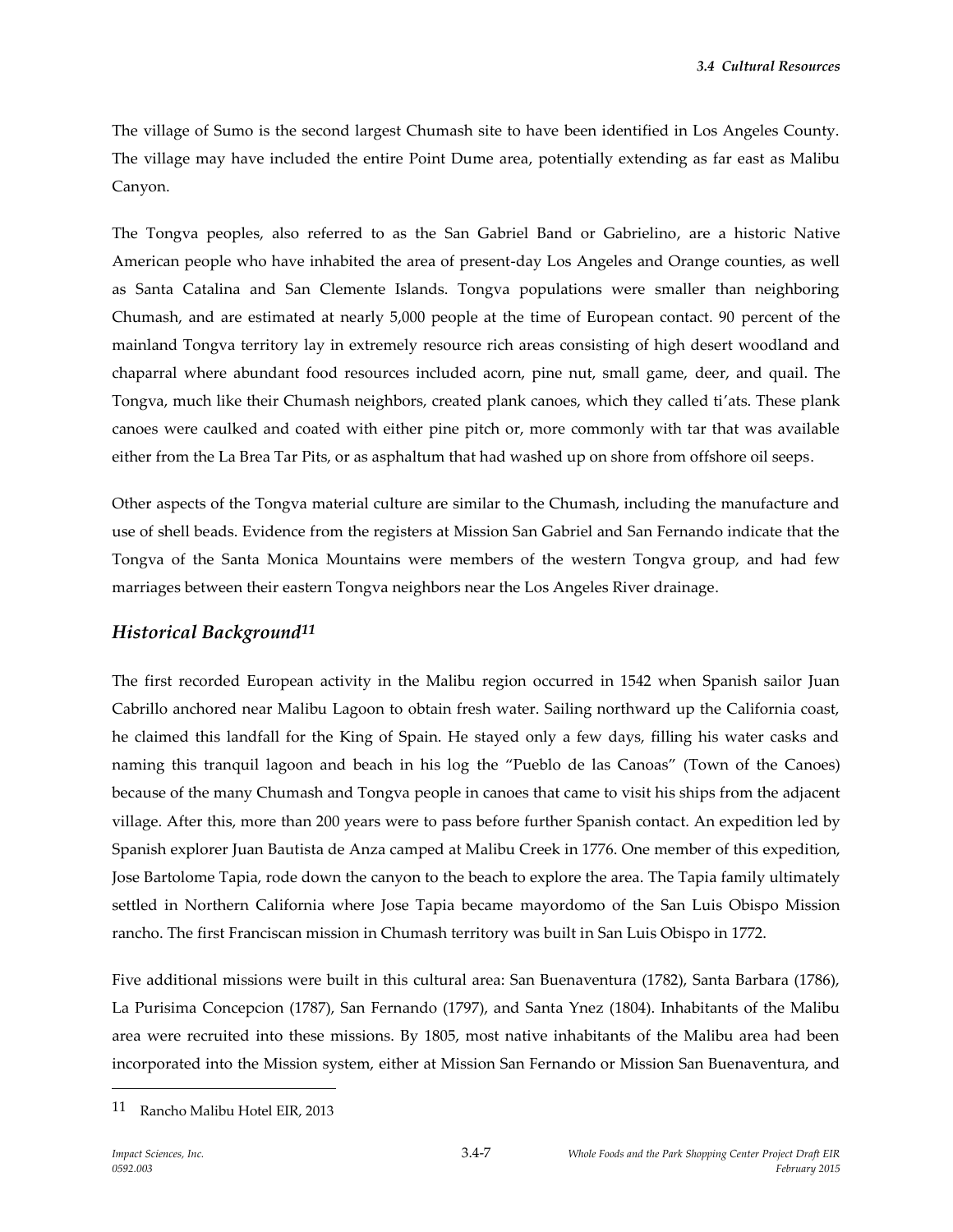many traditional Chumash and Tongva villages were abandoned. In 1800, Jose Tapia and his family returned to Southern California and began farming near San Gabriel. Tapia then applied for a grant of the land he had seen in 1776, and due to his previous service in the army, he was awarded an area of about 13,330 acres called Rancho Topanga Malibu Sequit (or Rancho Malibu). The rancho remained intact until the entire property was sold in 1848 to Leon Prudhomme, who acquired the property during the transition period between Mexican rule and United States (US) administration of California. When the US Land Commission began hearings in 1852, Prudhomme put in his claim for Rancho Malibu. No documents could be produced proving the early-day grant to Jose Tapia. A search of the surveyor general's office in San Francisco proved futile, and in 1854, the commissioners turned down Prudhomme's claim that year. Prudhomme eventually sold the property at a discounted price to Irishman Don Matteo Keller in 1857.12

After Keller's death in 1881, his son Henry Keller, assumed ownership of the property. He sold it in 1892 to Federick Hasting Rindge, son of a prominent Boston family. Rindge's significance in Southern California was distinguished by his founding of the Conservative Life Insurance Company (Pacific Life Insurance) and his tenure as vice president of Union Oil and director of the Los Angeles Edison Electric Company (Southern California Edison). He purchased Rancho Malibu, in part, to fulfill his desire for a farm near the sea. He would use the vast property of coastal land as a working cattle ranch where he also grew crops such as citrus, barley, and lima beans.<sup>13</sup>

When Rindge died unexpectedly in 1905, his wife, Rhoda "May" Knight Rindge, became the beneficiary of his 22 million dollar estate, which included the Rancho Malibu property. During the time of her ownership, Malibu transitioned from a private enclave to a fashionable beachfront community. In addition, the State of California and local jurisdictions sought to build a road through Rancho Malibu to connect Los Angeles and Ventura Counties. However, Rindge spent considerable time fighting off eminent domain court cases regarding her exclusive ownership of the property. The US Supreme Court eventually sided with the State of California in 1923, and construction began on the Roosevelt Highway (now the Pacific Coast Highway [PCH]) in 1926. Despite the court ruling, Rindge refused to sell the property and instead began to lease lots west of Malibu Lagoon to the burgeoning Hollywood elite. Swedish silent film start Anna Q. Nielson was the first of a string of film stars who would build beachfront retreats along the Malibu coast in the 1920s and 1930s.<sup>14</sup> Rhoda Agatha Rindge Adamson, daughter of May Rindge, commissioned the construction of the now –historic Adamson House in 1929. The house is noted for its decorative tiles, which were produced locally at Malibu Potteries, a ceramic tile

1

<sup>12</sup> Marcus, Ben, and Wanamaker, Marc. 2011. *Malibu.* Charleston, SC: Arcadia Publishing, pp. 7-8

<sup>13</sup> Marcus, Ben, and Wanamaker, Marc. 2011. *Malibu.* Charleston, SC: Arcadia Publishing, pp. 8-9

<sup>14</sup> Finke, Nikki. 1989. "Malibu Metamorphosis." *Los Angeles Times.* September 3.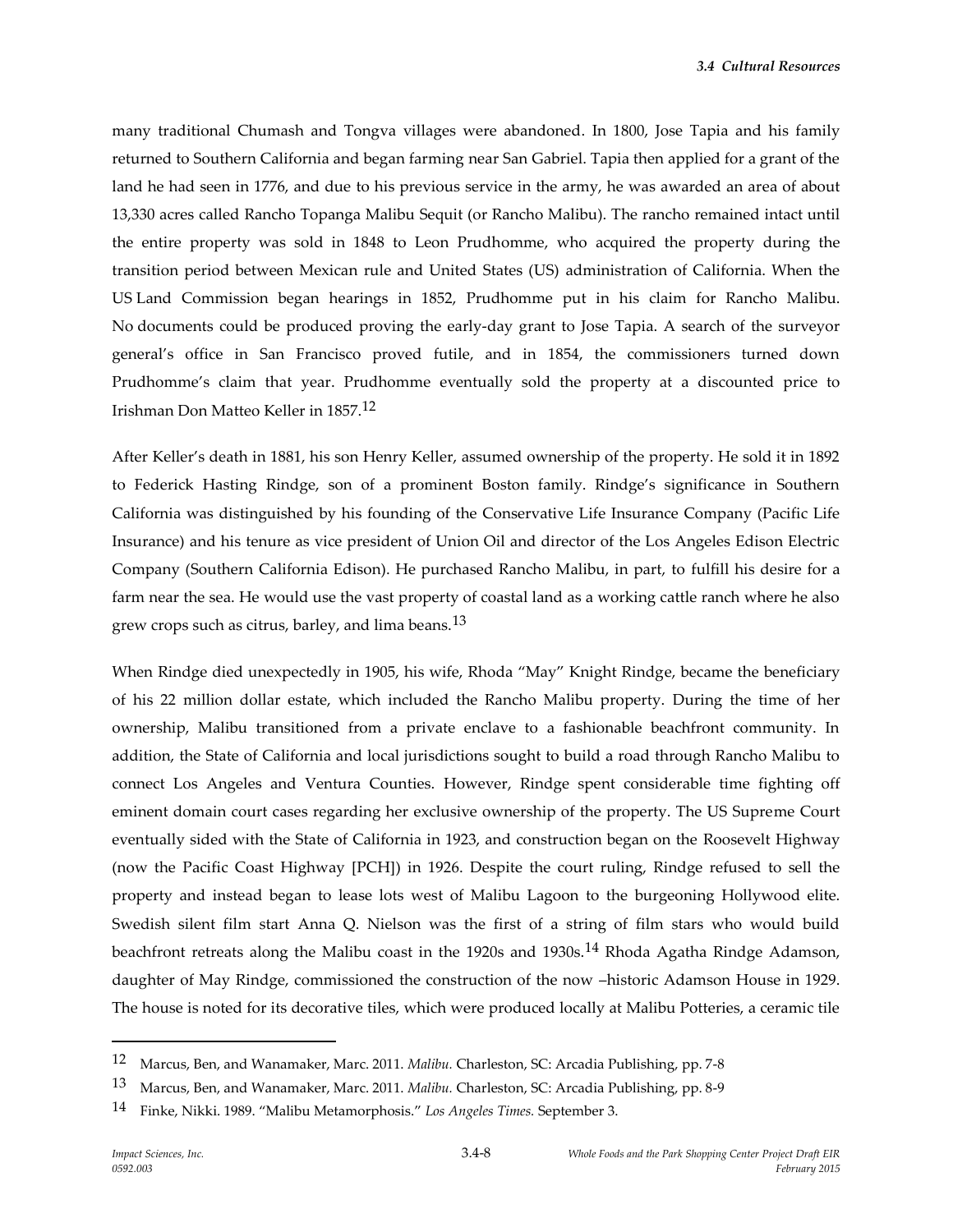manufacturing firm started by May Rindge in 1926 that employed 125 workers at its height.15 In 1934, the Malibu Pier was opened to the public and became an important attraction for the area.<sup>16</sup>

Even with the increase in land values in Malibu, the onset of the Great Depression almost completely wiped out the fortunes of the Rindge estate. May Rindge's 1935 bankruptcy allowed residents to purchase lots that they previously leased while developers acquired other portions of the former rancho. With May Rindge's death in 1941, the era of Malibu as a vast privately owned rancho had officially come to an end.17

As the original Malibu Rancho continued to be subdivided and sold through the 1940s, both homes and commercial buildings began to dot the rural landscape. Commercial enterprises prospered along PCH with the ever-increasing auto traffic. With the completion of Malibu Canyon Road in 1953, the area became more accessible to the numerous visitors from the growing San Fernando Valley. During the 1950s and 1960s, Malibu became synonymous with Sothern California beach culture. This was also an era of population growth as Malibu increased its population from 2,328 residents in 1950 to 7,376 residents by 1960.

Through the 1970s and 1980s, the area between PCH and the beach was developed with large-scale homes and condominiums. Prompted by growth and environmental issues, the City of Malibu incorporated in 1991 to gain more local control over development. The city currently extends 22 miles from the City of Los Angeles, northward to the Ventura county line.

The land remained primarily for ranching until the State of California constructed and opened PCH in 1928. Residential and commercial development began by 1929 in both the Malibu and Topanga areas. May Rindge and her daughter, Rhoda Rindge Adamson, gradually sold off parcels of the property over time. By 1962, the sale of land reduced the family's land holdings to 4,000 acres. The City of Malibu was formally incorporated in 1991, and the Topanga area remains an unincorporated community of Los Angeles County.

<sup>15</sup> Kaufman Koeing, Gloria. 1985. "Malibu's House of Living History." *Los Angeles Times.* August 25.

<sup>16</sup> Russel, Ron. 1989. "Malibu Pier May Get the Attention It Needs to Match Surroundings." *Los Angeles Times.*  November 26

<sup>17</sup> Willman, Minor. 1968. "Indian Paths Become Highways of History." *Los Angeles Times.* August 11.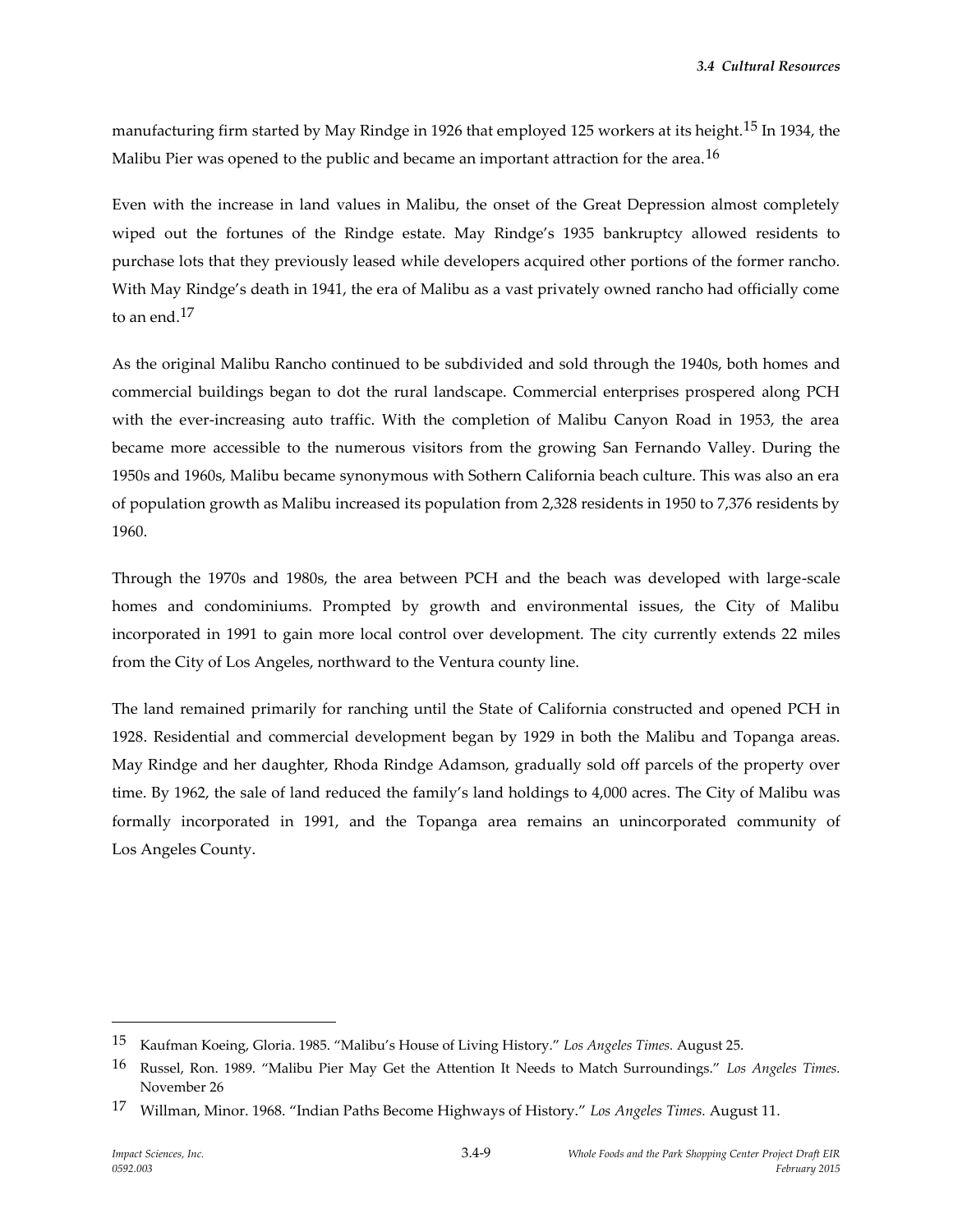# **REGULATORY FRAMEWORK**

# **Federal**

# *National Register of Historic Places*

The National Register of Historic Places (National Register) is the country's master inventory of known historic resources and includes listings of buildings, structures, sites, objects, and districts that possess historic, architectural, engineering, archaeological, or cultural significance at the national, state, or local level.

Title 36, Part 60 of the Code of Federal Regulations is a series of regulations that cover the National Register. Specifically, Title 36, Part 60.4 of the Code of Federal Regulations specifies the criteria applied to evaluate properties eligible for inclusion in the National Register. There are four criteria under which a structure, site, building, district, or object can be considered eligible for listing on the National Register. These include resources that are one or more of the following:

- **Criterion A:** Are associated with events that have made a significant contribution to the broad patterns of our history; or
- **Criterion B:** Are associated with the lives of persons significant in our past; or
- **Criterion C:** Embody the distinctive characteristics of a type, period, or method of construction, or that represent the work of a master, or that possess high artistic values, or that represent a significant and distinguishable entity whose components may lack individual distinction; or
- **Criterion D:** Have yielded, or may be likely to yield, information important in prehistory or history.<sup>18</sup>

There is also a general stipulation that the resource (structure, site, building, district, and object) be at least 50 years old, although there are exceptions to that rule (see Title 36, Part 50.4 of the Federal Code of Regulations, Criteria Considerations a through q). Properties under 50 years of age that are of exceptional importance or are contributors to a district can also be included on the National Register. The eligibility of a cultural resource for nomination to the National Register may be based on any of the above four criteria together with their integrity.

Historical period properties are best evaluated and supported by historical research, whereas Criterion D is typically documented by archaeological investigation. A property need not actually be listed on the National Register to be protected by the National Historic Preservation Act, but must be considered

<sup>&</sup>lt;sup>18</sup> Code of Federal Regulations, Title 36, Part 60.4.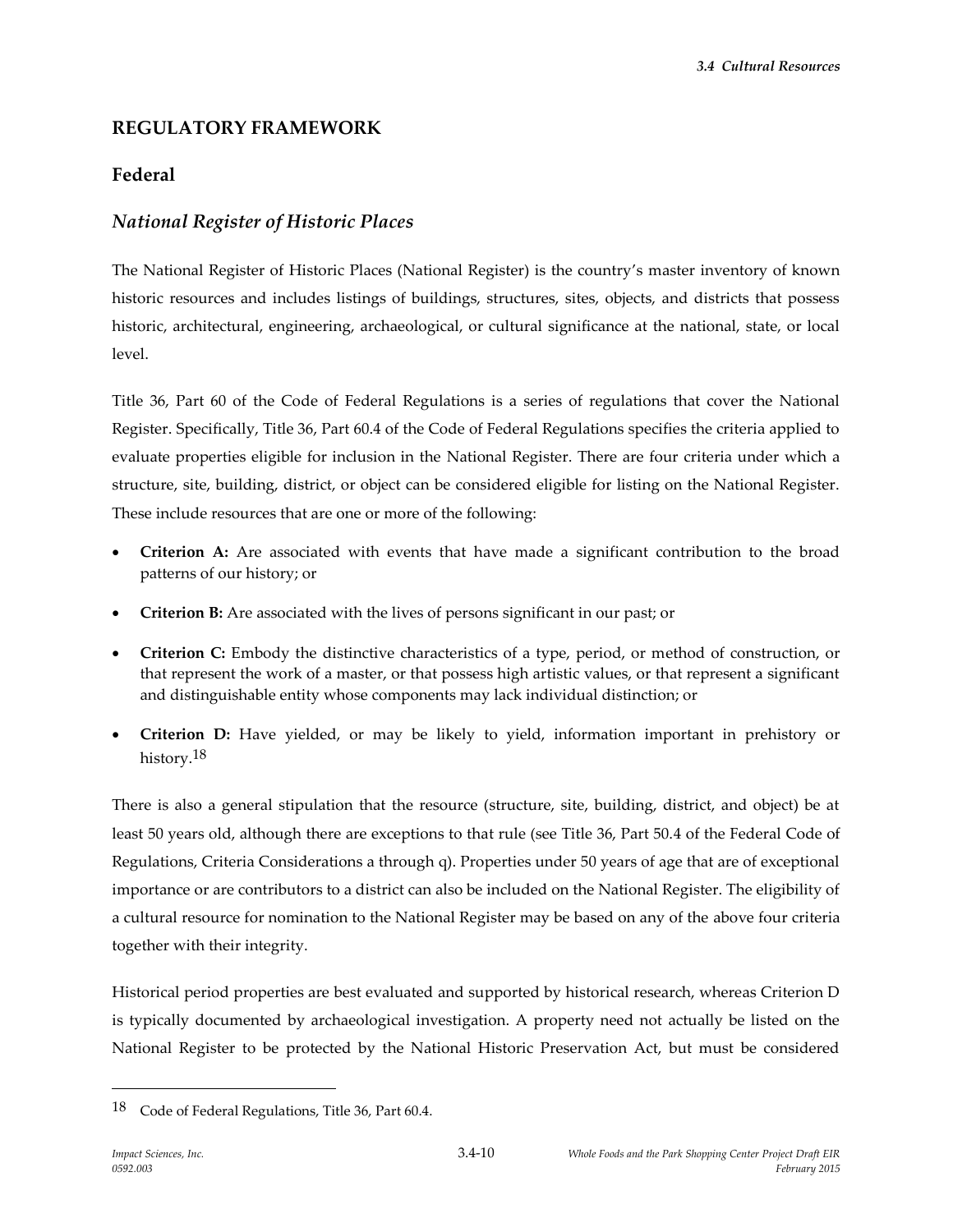eligible for listing on the National Register. Archaeologists assess sites based on all four criteria, but prehistoric sites are primarily considered under Criterion D. If cultural resources do not meet the above criteria, they are not considered historical properties and are not further included in the Section 106 process.

#### **State**

## *California Public Resources Code*

The California Public Resources Code defines any unauthorized disturbance or removal of a fossil locality or remains on public land as a misdemeanor,  $19$  and requires reasonable mitigation of adverse environmental impacts that result from development of public land and affect paleontological resources.20

## *California Senate Bill 297*

This bill addresses the disposition of Native American burials in archaeological sites and protects such remains from disturbance, vandalism, or inadvertent destruction; establishes procedures to be implemented if Native American skeletal remains are discovered during construction of a project; and establishes the Native American Heritage Commission to resolve disputes regarding the disposition of such remains. It has been incorporated into Section 15064.5(e) of the *California Environmental Quality Act (CEQA) Guidelines*.

## *California Register of Historical Resources*

The California State Historical Resources Commission has designed this program for use by state and local agencies, private groups and citizens to identify, evaluate, register, and protect California's historical resources. The California Register is the authoritative guide to the state's significant historical and archaeological resources. The California Register program encourages public recognition and protection of resources of architectural, historical, archaeological, and cultural significance, identifies historical resources for state and local planning purposes, determines eligibility for state historic preservation grant funding, and affords certain protections under CEQA.

The criteria for inclusion in the California Register of Historical Resources include any object, building, structure, site, area, place, record, or manuscript that is significant in the architectural, engineering, scientific, economic, agricultural, educational, social, political, military, or cultural annals of California.

<sup>19</sup> California Public Resources Code, Section 5097.5 (Statute 1965, Chapter 1136, Paragraph 2792).

<sup>20</sup> California Public Resources Code, Section 30244.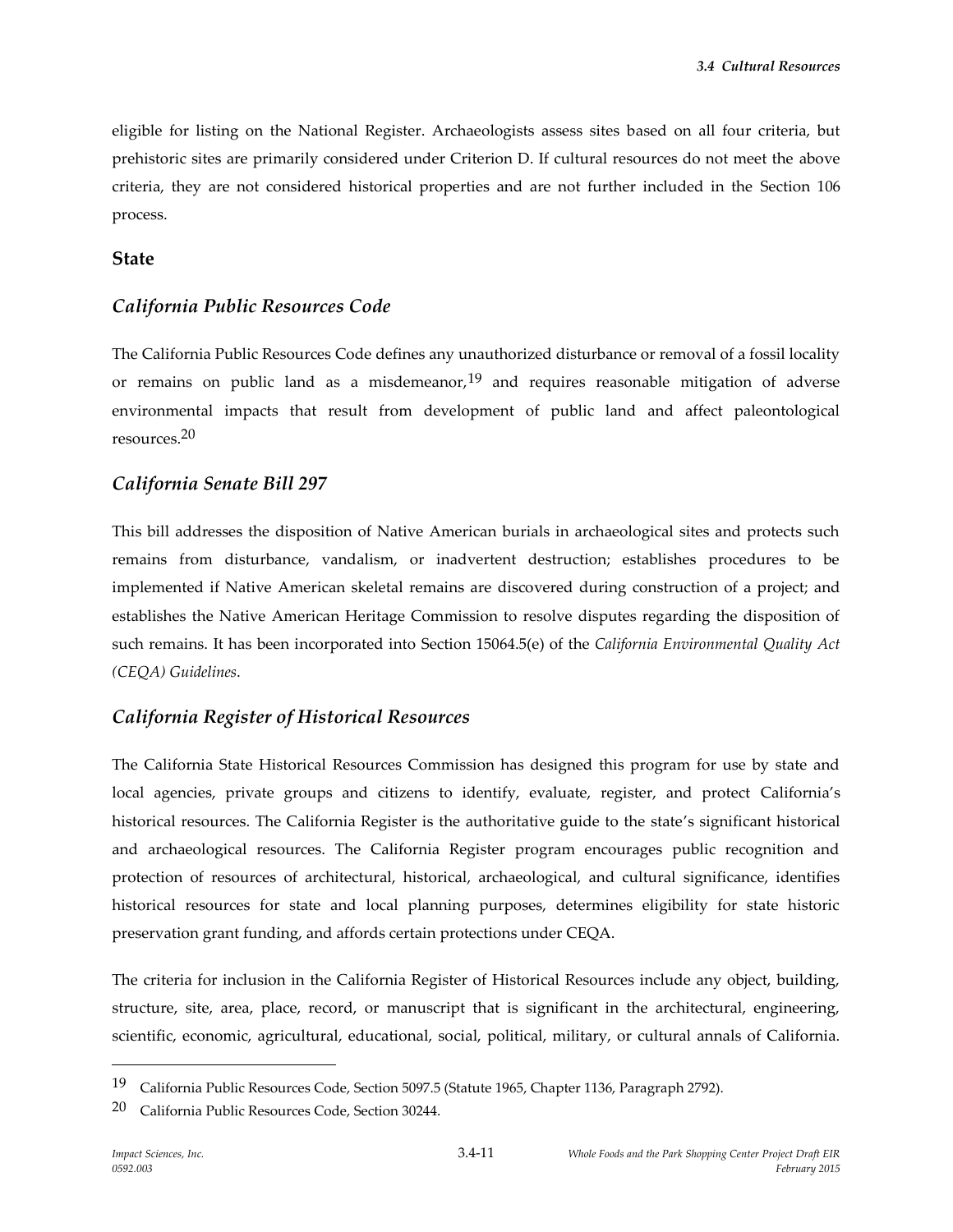Generally, a resource shall be considered "historically significant" if the resource meets the criteria for listing on the California Register of Historical Resources<sup>21</sup> which includes the following criteria:

- 1. Is associated with events that have made a significant contribution to the broad patterns of California's history and cultural heritage;
- 2. Is associated with the lives of persons important in our past;
- 3. Embodies the distinctive characteristics of a type, period, region, or method of construction, or represents the work of an important creative individual, or possesses high artistic values; or
- 4. Has yielded, or may be likely to yield, information important in prehistory or history.

The California Register automatically includes the following:

- California properties listed or formally determined eligible for listing in the National Register of Historic Places
- California Registered Historical Landmarks from No. 0770 onward
- California Points of Historical Interest that have been evaluated by the Office of Historic Preservation and have been recommended to the State Historical Resources Commission for inclusion in the California Register

Other resources may be nominated for listing in the California Register based on the criteria stated above.

Additionally, a resource must retain historic architectural integrity in terms of location, design, setting, materials, workmanship, feeling, and association. The California Register procedures include language similar to the National Register criteria (discussed above) with regard to integrity.

As with the National Register, the minimum age criterion for the California Register is 50 years. Properties less than 50 years old may be eligible for listing on the California Register "if it can be demonstrated that sufficient time has passed to understand its historical importance." 22

The California Register may also include properties listed in "local registers" of historic properties. A "local register of historic resources" is broadly defined in Public Resources Code Section 5020.1(k) as "a list of properties officially designated or recognized as historically significant by a local government pursuant to a local ordinance or resolution." Local registers of historic properties come in two forms: (1) surveys of historic resources conducted by a local agency in accordance with Office of Historic Preservation procedures and standards, adopted by the local agency and maintained as current; and

<sup>21</sup> Pub. Res. Code SS5024.1, Title 14 CCR, Section 4852

<sup>&</sup>lt;sup>22</sup> California Code of Regulation, Chapter 11, Title 14, Section  $4842(d)(2)$ .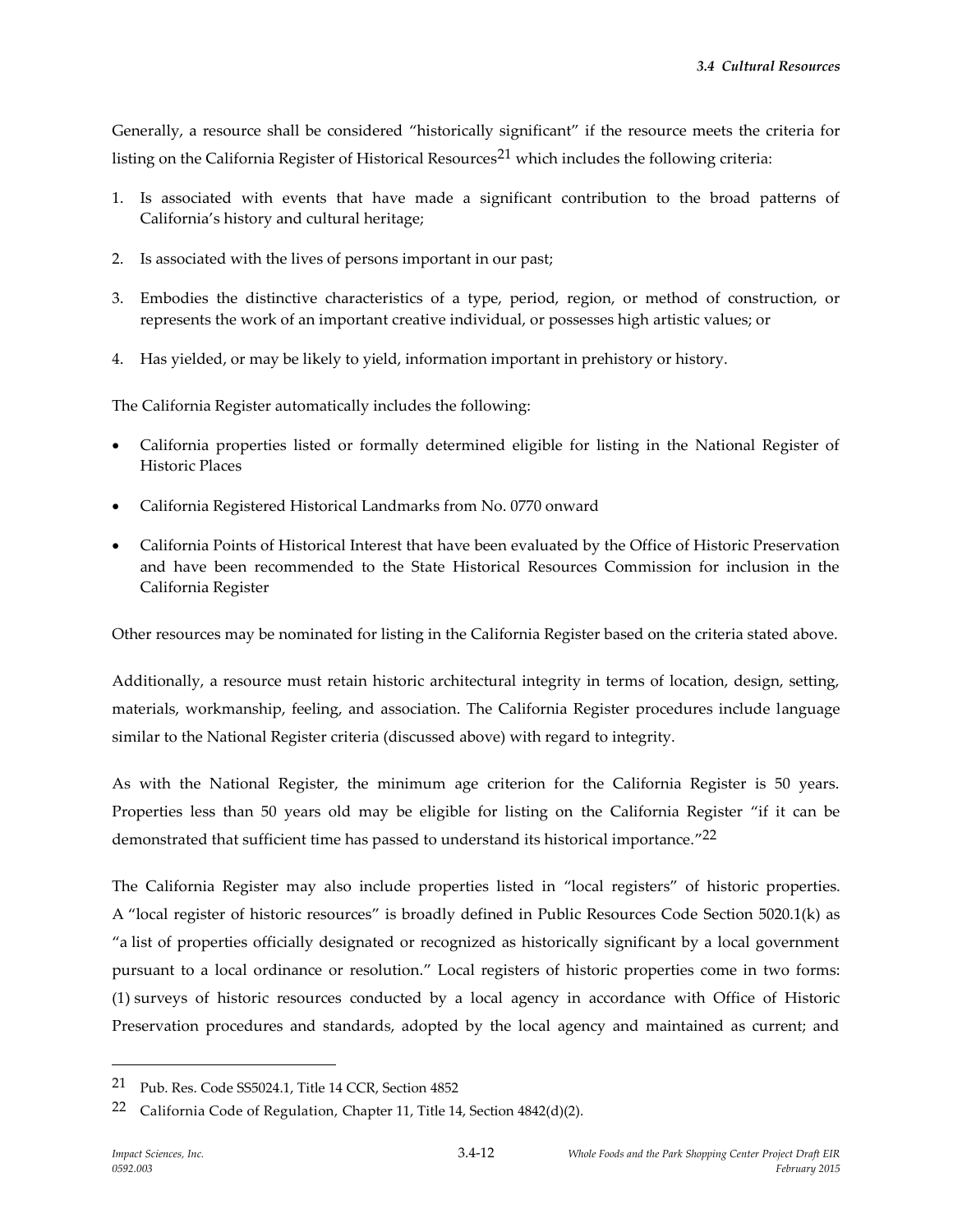(2) landmarks designated under local ordinances or resolutions (Public Resources Code Sections 5024.1, 21804.1, 15064.5).

# *California Environmental Quality Act*

Section 21084.1 of the Public Resources Code provides the framework for determining whether a property is a historic resource for CEQA purposes.

A resource is considered historically significant, and therefore a historical resource under CEQA, if it falls into one of the three following categories as defined by Section 21084.1 of the California Public Resources Code:

- "Mandatory historical resources" are resources "listed in, or determined to be eligible for listing in, the California Register of Historical Resources."
- "Presumptive historical resources" are resources "included in a local register of historical resources, as defined in subdivision (k) of Section 5020.1, or deemed significant pursuant to criteria set forth in subdivision (g) of Section 5024.1" of the Public Resources Code, unless the preponderance of the evidence demonstrates that the resource is not historically or culturally significant.
- "Discretionary historical resources" are those resources that are not listed but determined to be eligible under the criteria for the California Register of Historical Resources.<sup>23</sup>

A lead agency must consider a property a historic resource under CEQA if it is listed in, or determined to be eligible for listing in, the California Register. Historical resources included in a local register of historical resources, as defined in subdivision (k) of Section 5020.1, or deemed significant pursuant to criteria set forth in subdivision (g) of Section 5024.1, are presumed to be historically or culturally significant for purposes of CEQA, unless the preponderance of the evidence demonstrates that the resource is not historically or culturally significant. The fact that a resource is not listed in, or determined to be eligible for listing in, the California Register of Historical Resources, not included in a local register of historical resources, or not identified in an historical resources survey meeting the criteria of subdivision (g) of Section 5024.1, shall not preclude a lead agency from determining whether the resource may be an historical resource for purposes of CEQA.<sup>24</sup>

<sup>23</sup> California Public Resources Code, Section 21084.1.

<sup>24</sup> California Public Resources Code, Section 21084.1.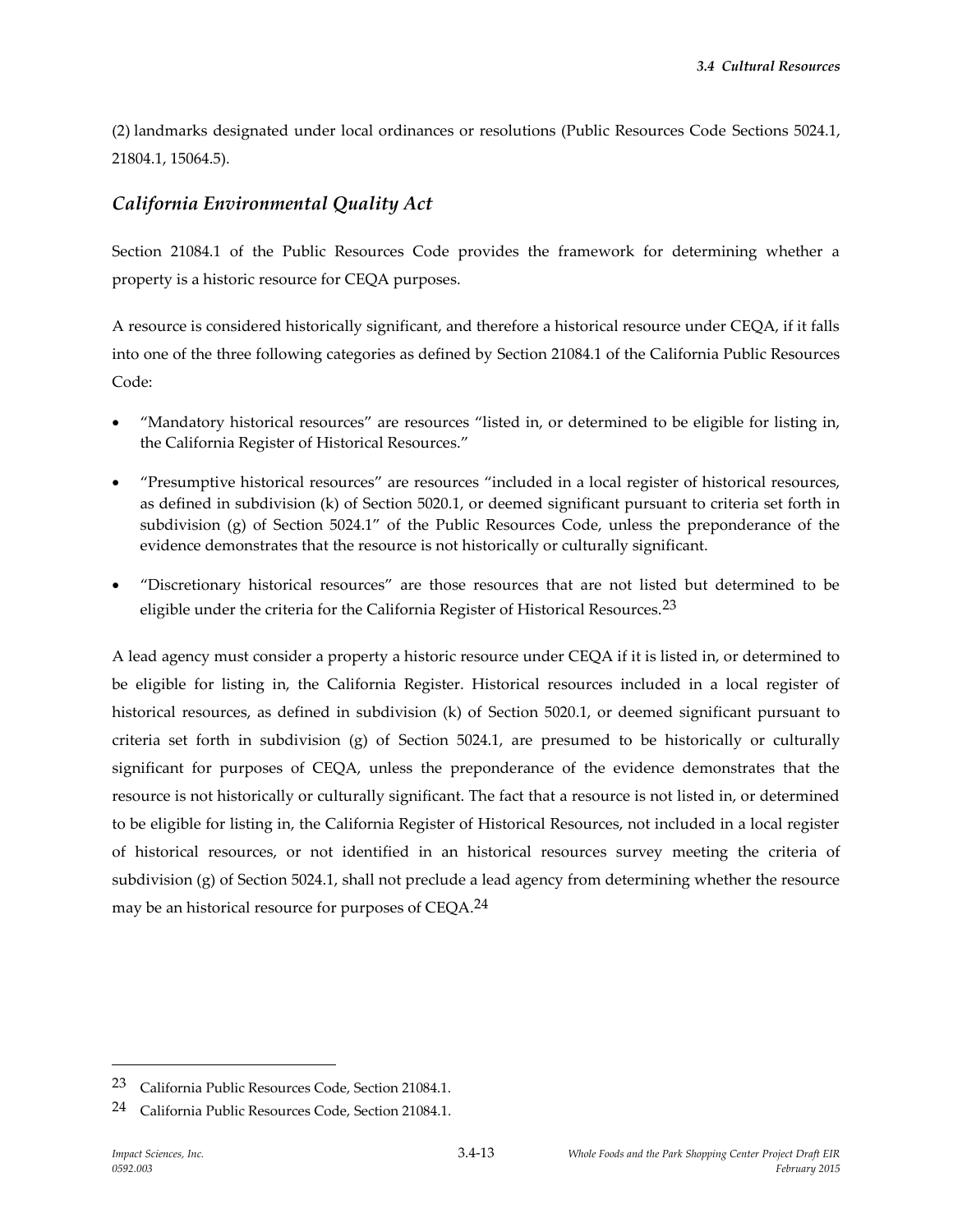## **Local**

## *Local Coastal Plan (LCP)*

The purpose of the LCP is to protect coastal resources while accommodating appropriate land use development within the Coastal Zone, including providing a range of policies to ensure adequate avoidance of historic, prehistoric, archaeological, and other classes of cultural sites.

Chapter 11, Archaeological/Cultural Resources, of the LCP's Local Implementation Plan (LIP) contains provisions to avoid damage to or destruction of important cultural resources within the City. LIP Section 14 11.3 provides various steps and stages for evaluation of the cultural resources, provisions to evaluate the resources, and provisions for mitigation programs to reduce impacts on cultural resources. The chapter provides a detail procedure of dealing with cultural resources if encountered during development activities.

The following relevant cultural policies are included in the LCP:

| <b>LUP Policy 5.60:</b> | New development shall protect and preserve archaeological, historical, and<br>paleontological resources from destruction, and shall avoid and minimize<br>impacts to such resources.                                                                                            |
|-------------------------|---------------------------------------------------------------------------------------------------------------------------------------------------------------------------------------------------------------------------------------------------------------------------------|
| <b>LUP Policy 5.61:</b> | Where development would adversely impact archaeological or paleontological<br>resources as identified by the State Historic Preservation Officer, reasonable<br>mitigation measures shall be required.                                                                          |
| <b>LUP Policy 5.62:</b> | The City should coordinate with appropriate agencies, such as the UCLA<br>Archaeological Center, to identify archaeologically sensitive areas. Such<br>information should be kept confidential to protect archaeological resources.                                             |
| <b>LUP Policy 5.63:</b> | Coastal Development Permits for new development within archaeologically<br>sensitive areas shall be conditioned upon the implementation of the appropriate<br>mitigation measures.                                                                                              |
| <b>LUP Policy 5.64:</b> | New development on sites identified as archaeologically sensitive shall include<br>on-site monitoring of all grading, excavation and site preparation that involve<br>earth moving operations by a qualified archaeologist(s) and appropriate Native<br>American consultant(s). |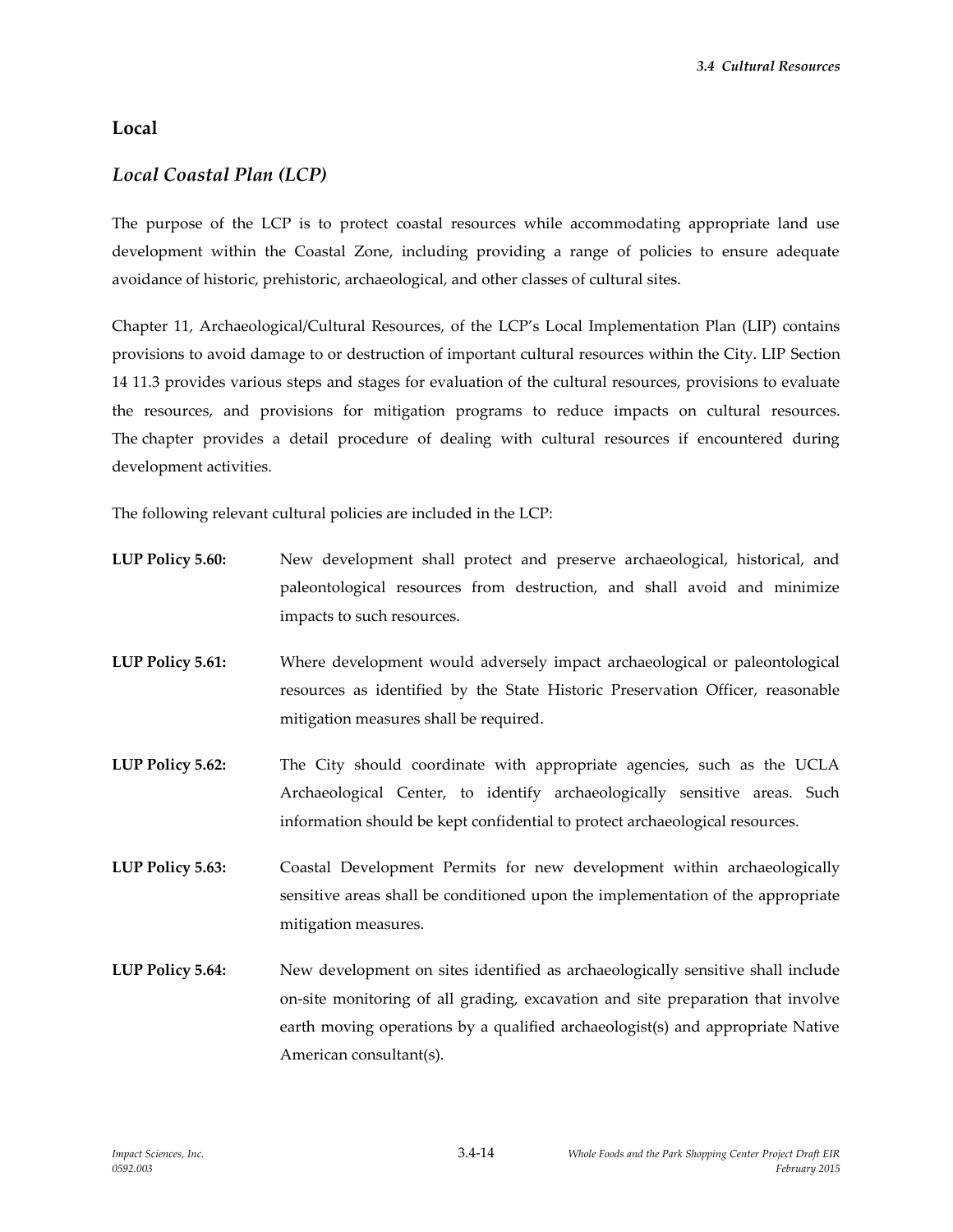**LUP Policy 5.65:** The establishment of a museum/visitor center to display local archaeological and or paleontological artifacts and to provide public educational information on the cultural and historic value of these resources shall be encouraged.

## *City of Malibu Municipal Code*

Chapter 17.54 of the City's Municipal Code contains provisions to avoid the damage to or destruction of important cultural resources within the City required for all projects prior to the issuance of a planning approval, development permit, geological/geotechnical exploratory excavation permit, sewer permit, building permit, grading permit, or prior to the commencement of government-initiated or funded works except those projects necessary for emergency purposes.

## *City of Malibu General Plan*

The City's General Plan is primarily a policy document that sets goals concerning the community and gives direction to growth and development. In addition, it outlines the programs that were developed to accomplish the goals and policies of the General Plan. The Plan's Conservation Element serves as a guide for the conservation, protection, restoration, management, development, and appropriate and responsible utilization of the City's existing natural resources. The element includes goals, policies, and implementation measures pertaining to the protection of archaeological resources such as, the preservation and protection of historic, cultural, paleontological, and/or archeological sites and/or structures, and the review of all development applications to determine whether the project may have an adverse impact on cultural resources. The Conservation Element includes the following goals and policies as well as implementation measures pertaining to the proposed project and cultural resources:

**CON Goal 2:** Cultural resources preserved and protected.

- **CON Objective 2.1:** Historic, Cultural, and Archeological resources preserved for future generations and scientific study.
- **CON Policy 2.1.1:** The City shall identify, designate, protect, and preserve areas, sites, or structures of historic, cultural, paleontological, and/or archeological significance.
- **CON Policy 2.1.2:** The City shall avoid the destruction or alteration of cultural resources.
- **CON Policy 2.1.3:** The City shall provide incentives to property owners of historical structures to encourage preservation of designated cultural resources.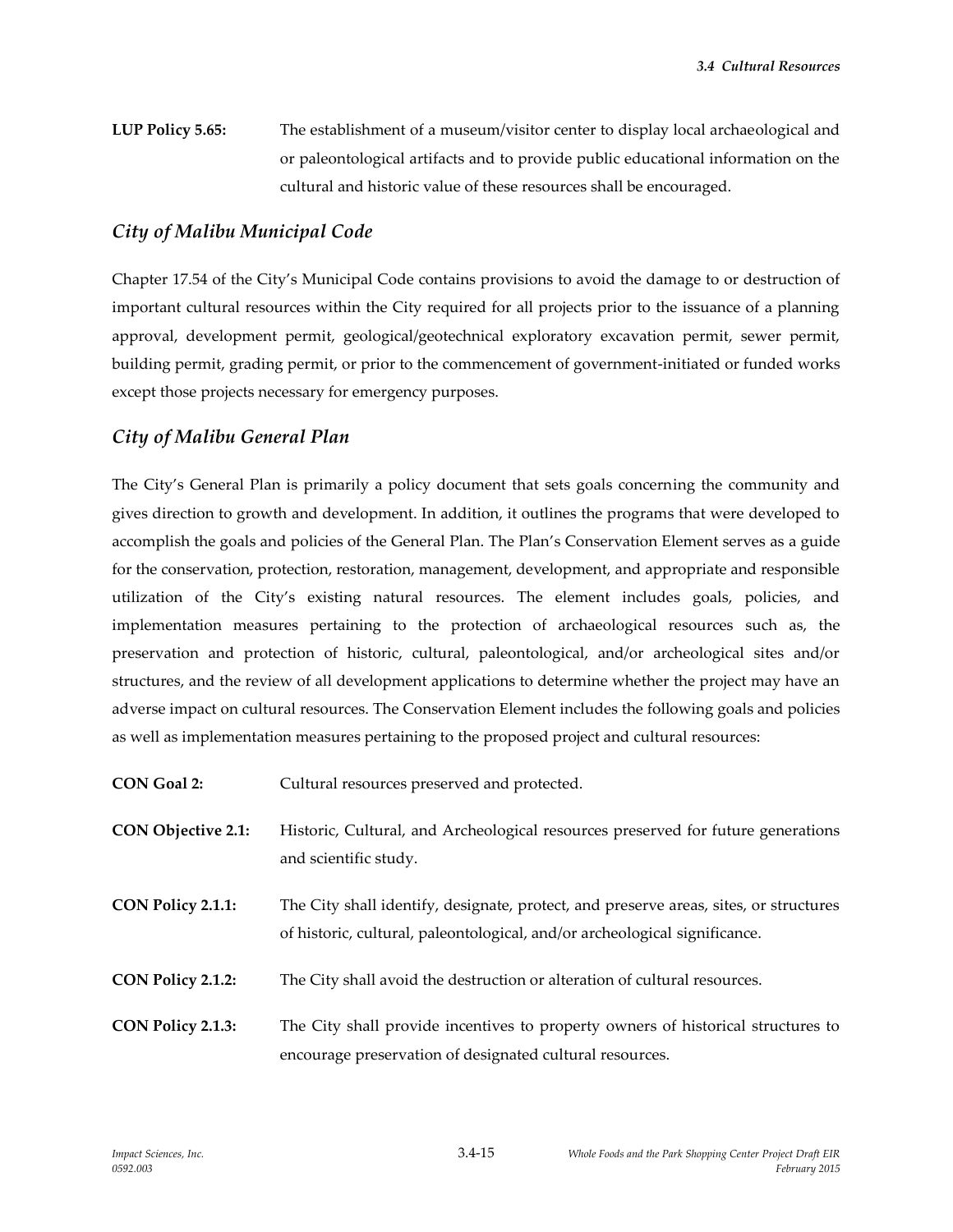**CON Implementation Measure 76:** Work with appropriate agencies, such as the UCLA Archeological Center, to keep current maps of significant archeological areas.

**CON Implementation Measure 77:** Maintain archives and a database of completed research and studies.

- **CON Implementation Measure 78:** Review all applications for development to determine whether the development may have an adverse impact on cultural resources.
- **CON Implementation Measure 79:** Require site surveys to be performed by qualified technical personnel for projects located in areas identified as archaeologically/paleontologically sensitive. Data derived from such surveys shall be used to formulate mitigation measures for the project, and all such feasible mitigation measures shall be applied to the project.
- **CON Implementation Measure 80:** Adopt standards for replacement expansion, remodel, and restoration of designated historic structures to preserve integrity of design.
- **CON Implementation Measure 81:** Cooperate with volunteer organizations to preserve and restore historic sites and structures.
- **CON Implementation Measure 82:** Encourage proper curation, and prohibit casual collection of significant artifacts.
- **CON Implementation Measure 83:** Support the establishment of a museum/study center in the study area to display archeological/paleontological artifacts and to present continuing programs to acquaint the public with the cultural and historic value of these resources.
- **CON Implementation Measure 84:** Explore all available measures; including purchase, tax relief, and purchase or transfer of development rights to avoid development on historic, prehistoric, archeological, and other classes of cultural sites.

## **ENVIRONMENTAL IMPACTS**

#### **Thresholds of Significance**

The following thresholds for determining the significance of impacts related to cultural resources are contained in the environmental checklist form contained in Appendix G of the most recent update of the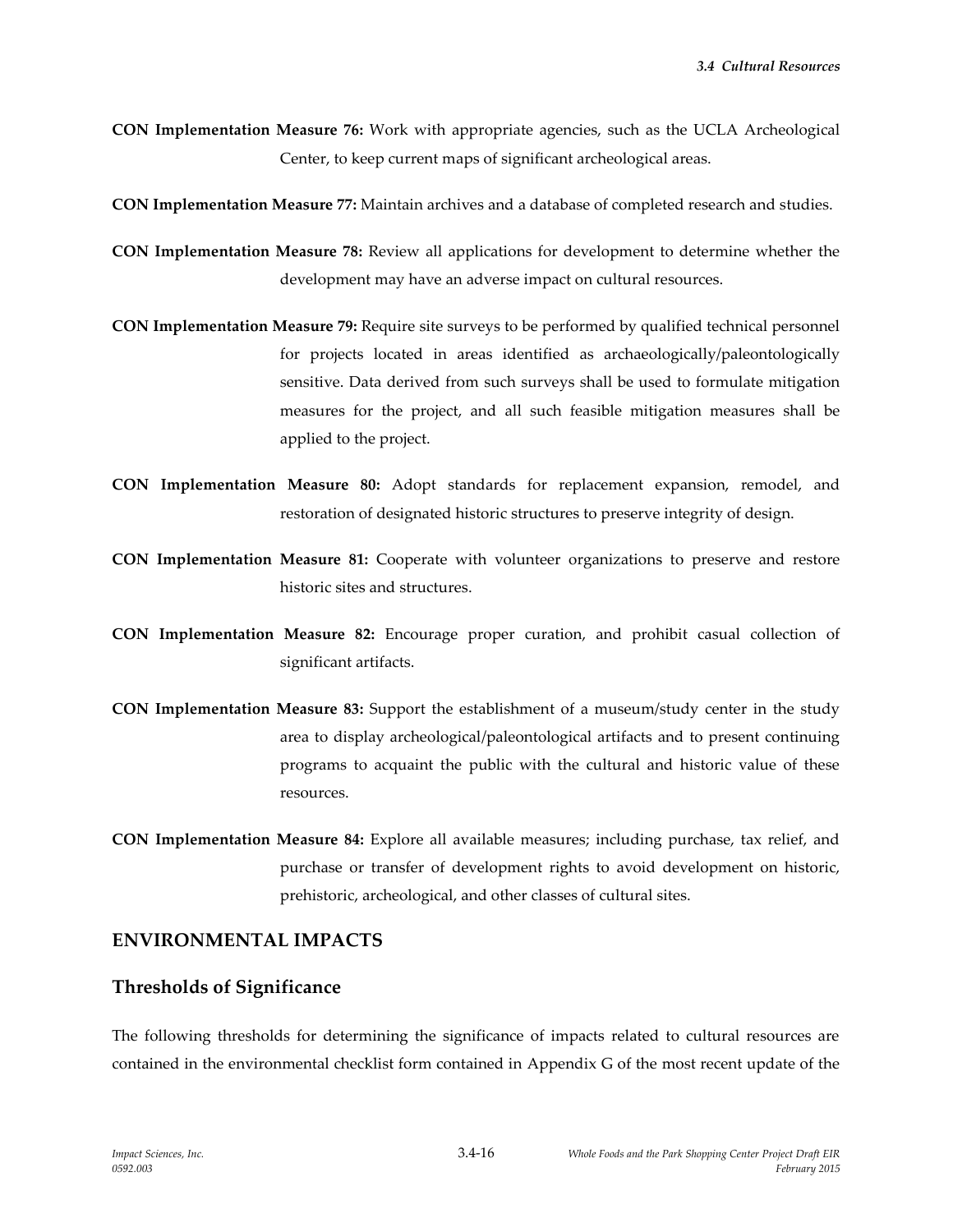*CEQA Statutes and Guidelines*. Impacts related to cultural resources are considered significant if the proposed project would:

- Cause a substantial adverse change in the significance of a historical resource as identified in Section 15064.6 of the *State CEQA Guidelines*.
- Cause a substantial adverse change in the significance of an archaeological resource pursuant to Section 15064.5 of the *State CEQA Guidelines*.
- Disturb or indirectly destroy a unique paleontological resource or site or unique geologic feature.
- Disturb any human remains, including those interred outside formal cemeteries.

## **Methodology**

Significant effects upon cultural resources are evaluated by determining the location of known resources in regards to the proposed project's ground disturbing activities that have the potential to remove, relocate, damage, or destroy any cultural resources. Ground disturbing activities which overlap the known resource area(s) could result in direct impacts, while activities taking place near a known resource could result in indirect impacts.

The referenced *State CEQA Guidelines* section 15064.5 defines the term "historical resources" and provides that "a project with an effect that may cause a substantial adverse change in the significance of a historical resource is a project that may have a significant effect on the environment."<sup>25</sup> A "substantial adverse change in the significance of an historical resource" is defined as "physical demolition, destruction, relocation, or alteration of the resource or its immediate surroundings such that the significance of an historical resource would be materially impaired." $^{26}$ 

With respect to archaeological resources and/or sites, *State CEQA Guidelines* Section 15064.5(c) provides in relevant part:

- *(1) When a project will impact an archaeological site, a lead agency shall first determine whether the site is an historical resource, as defined in subsection*
- *(2) If a lead agency determines that the archeological site is an historical resource, it shall refer to the provisions of Section 21084.1 of the public Resources Code*
- *(3) If an archaeological site does not meet the criteria defined in subsection (a), but does meet the definition of a unique archaeological resource in Section 21083.2 of the Public Resources Code, the site shall be treated in accordance with the provisions of Section 21083.2*

<sup>25</sup> *State CEQA Guidelines*, section 15064.5(a)–(b).

<sup>26</sup> *State CEQA Guidelines,* section 15064.5(b)(1).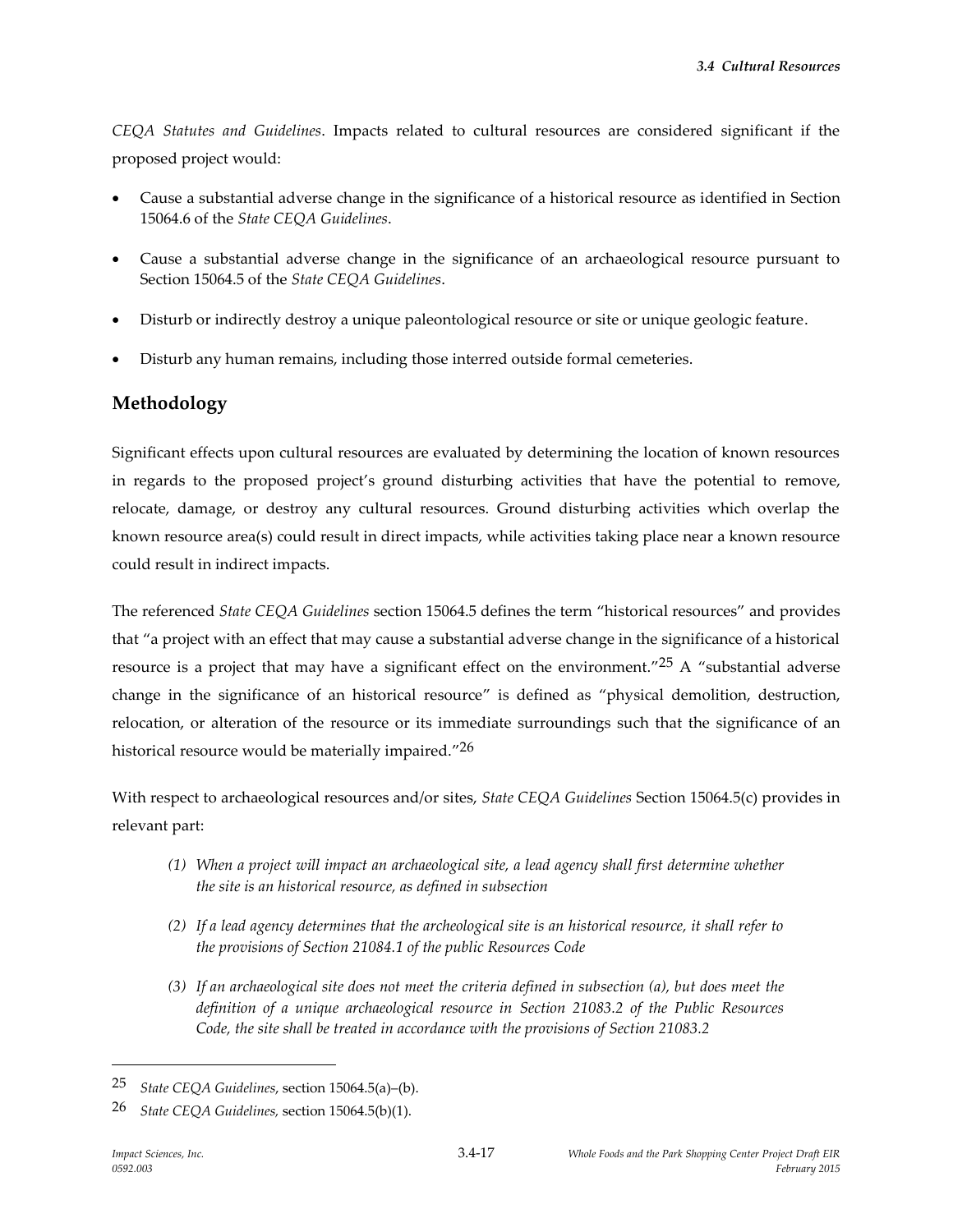*(4) If an archaeological resource is neither a unique archaeological nor an historical resource, the effects of the project on those resources shall not be considered a significant effect on the environment*

Public Resources Code section 21083.2(g) defines a "unique archaeological resource" as follows:

- *(1) As used in this section 'unique archaeological resource' means an archaeological artifact, object, or site about which it can be clearly demonstrated that, without merely adding to the current body of knowledge, there is a high probability that it meets any of the following criteria:*
	- *(a) Contains information needed to answer important scientific research questions and that there is a demonstrable public interest in that information.*
	- *(b) Has a special and particular quality such as being the oldest of its type or the best available example of its type.*
	- *(c) Is directly associated with a scientifically recognized important prehistoric or historic event or person.*

Section 21083.2(h) defines a "nonunique archeological resource" as follows:

*(1) As used in this section, 'non-unique archeological resource' means an archeological artifact, object, or site which does not meet the criteria in subdivision (g). A nonunique archeological resource need be given no further consideration, other than the simple recording of its existence by the lead agency if it so elects.*

A field survey of the project site was conducted by experienced Historical Environmental Archaeological Research Team staff meeting National Park Service standards for archaeology, architectural history, and historic preservation for performing cultural resource management studies. The project site was surveyed for surface indications of cultural resources. All exposed terrain and existing subsurface exposures such as rodent burrows were thoroughly examined. The site survey yielded no indications of significant prehistoric or historic archaeological resources within the project site.

#### **Impact Analysis**

# **Threshold 3.4-1 Cause a substantial adverse change in the significance of a historical resource as identified in Section 15064.6 of the State CEQA Guidelines**

As discussed above, records searches performed for the project site and a site survey did not identify any historical resources within the project site. The site is currently primarily vacant, containing only one structure, a water tank that does not have historical significance. Development of the commercial uses proposed by the project would therefore not affect any historical resources within the project site.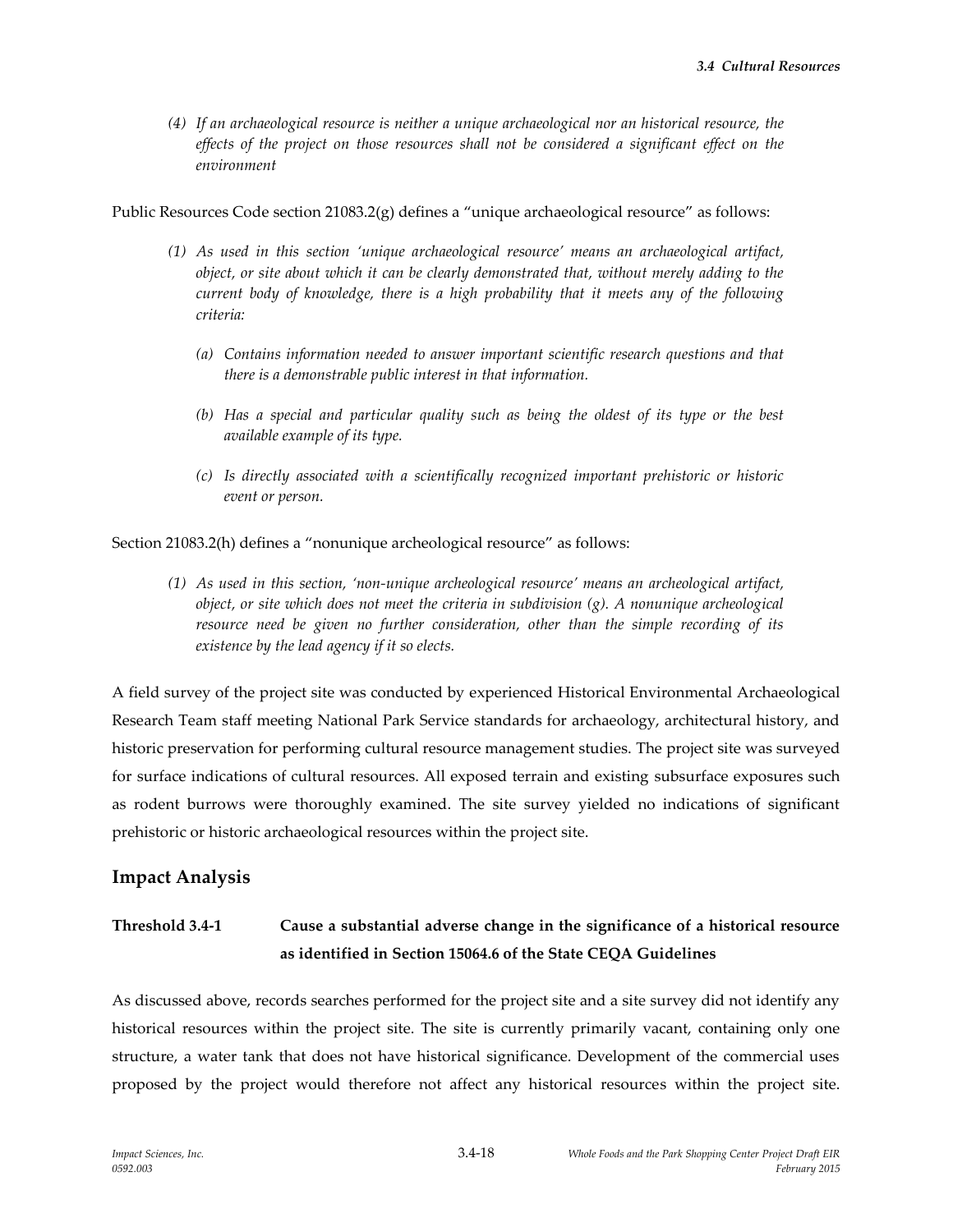While one historic structure, the Adamson House, is located within 0.5 mile of the project site, the development and operation of the proposed commercial uses would not adversely affect this resource. Therefore, impacts related to historic resources would be less than significant.

### *Mitigation Measures*

No mitigation measures are required.

### *Residual Impacts*

Impacts would be less than significant.

# **Threshold 3.4-2 Cause a substantial adverse change in the significance of an archaeological resource pursuant to Section 15064.5 of the State CEQA Guidelines**

The proposed project would develop five commercial structures within the currently vacant project site. Construction of the proposed commercial development would require grading of the project site and excavation for the placement of building foundations. The ground-disturbing activities could potentially disturb subsurface archeological resources. The project site is located within an area that has a history of habitation by the Chumash people, and therefore should be considered to have the potential for undiscovered archaeological resources.

The records search and site survey performed for the project site did not identify any existing archeological resources within the site. However, several archaeological sites have been recorded within a half mile of the project site including, nine prehistoric archaeological sites and one historic archaeological site.<sup>27</sup> During construction, all grading activities and surface modifications would be confined to only those areas of absolute necessity to reduce any form of impact on unrecorded (buried) cultural resources that may exist within the confines of the project site. Nonetheless, ground-disturbing construction activities could potentially uncover previously unknown archaeological resources. Subsurface resources within the project site could include artifacts, shell, bone, foundations, beads, and trash pits. Should such resources be disturbed during project construction, impacts would be potentially significant.

<sup>27</sup> *2010 Phase I Archaeological Resources Study*, Historical Environmental Archaeological Research Team (HEART)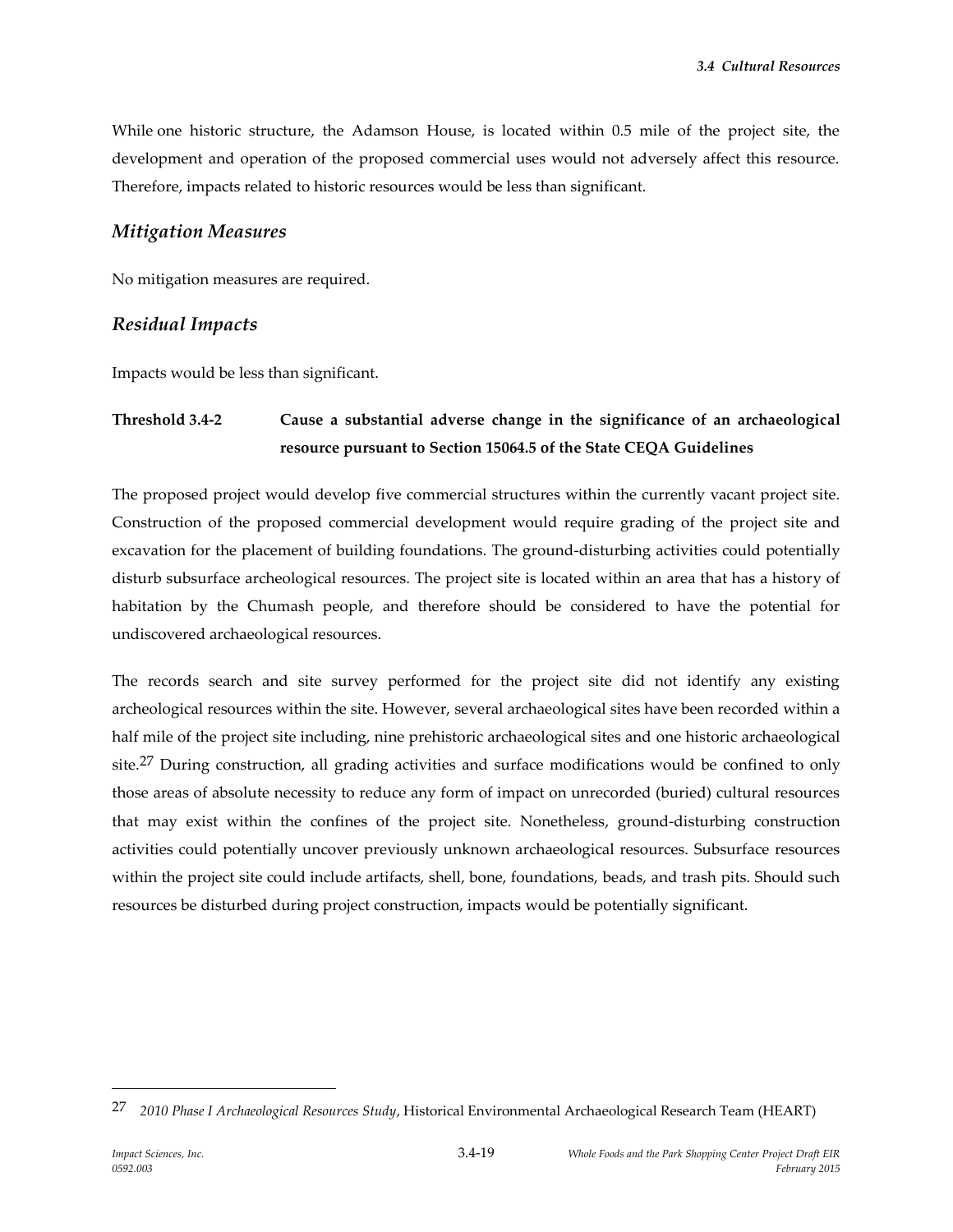#### *Mitigation Measures*

The following mitigation measure shall be implemented:

**3.4.1:** The services of an archaeologist shall be secured by contacting the Center for Public Archaeology – Cal State University Fullerton, or an archaeologist who meets the Secretary of the Interior's guidelines and is listed in the Register of Professional Archaeologists, who shall be present to monitor all ground-disturbing activities associated with the Project.

> Prior to initiation of ground-disturbing activities, the Project Archaeologist shall conduct a brief awareness training session for the benefit of all construction workers and supervisory personnel. The training, which could be held in conjunction with the Project's initial on-site safety meeting and paleontological resources training, shall explain the importance of and legal basis for the protection of significant archaeological resources.

> In the event that archaeological resources are exposed during ground-disturbing activities, work in the immediate vicinity of the find shall stop until the Project Archaeologist can evaluate the significance of the find. Construction activities may continue in other areas.

> If the discovered cultural materials are prehistoric in nature or include Native American remains, the Project Archaeologist shall arrange for a Native American monitor to be retained to assist in the identification of the resources or human remains. The Native American monitor shall be retained from a list of suitable candidates from the Native American Heritage Commission.

> The Archaeologist shall assess the discovered material(s) and prepare a survey, study, or report evaluating the impact. The Archaeologist's survey, study, or report shall contain a recommendation(s), if necessary, for the preservation, conservation, or relocation of the resource. The applicant shall comply with the recommendations of the evaluating Archaeologist, as contained in the survey, study, or report. Project development activities may resume once copies of the archaeological survey, study, or report are submitted to: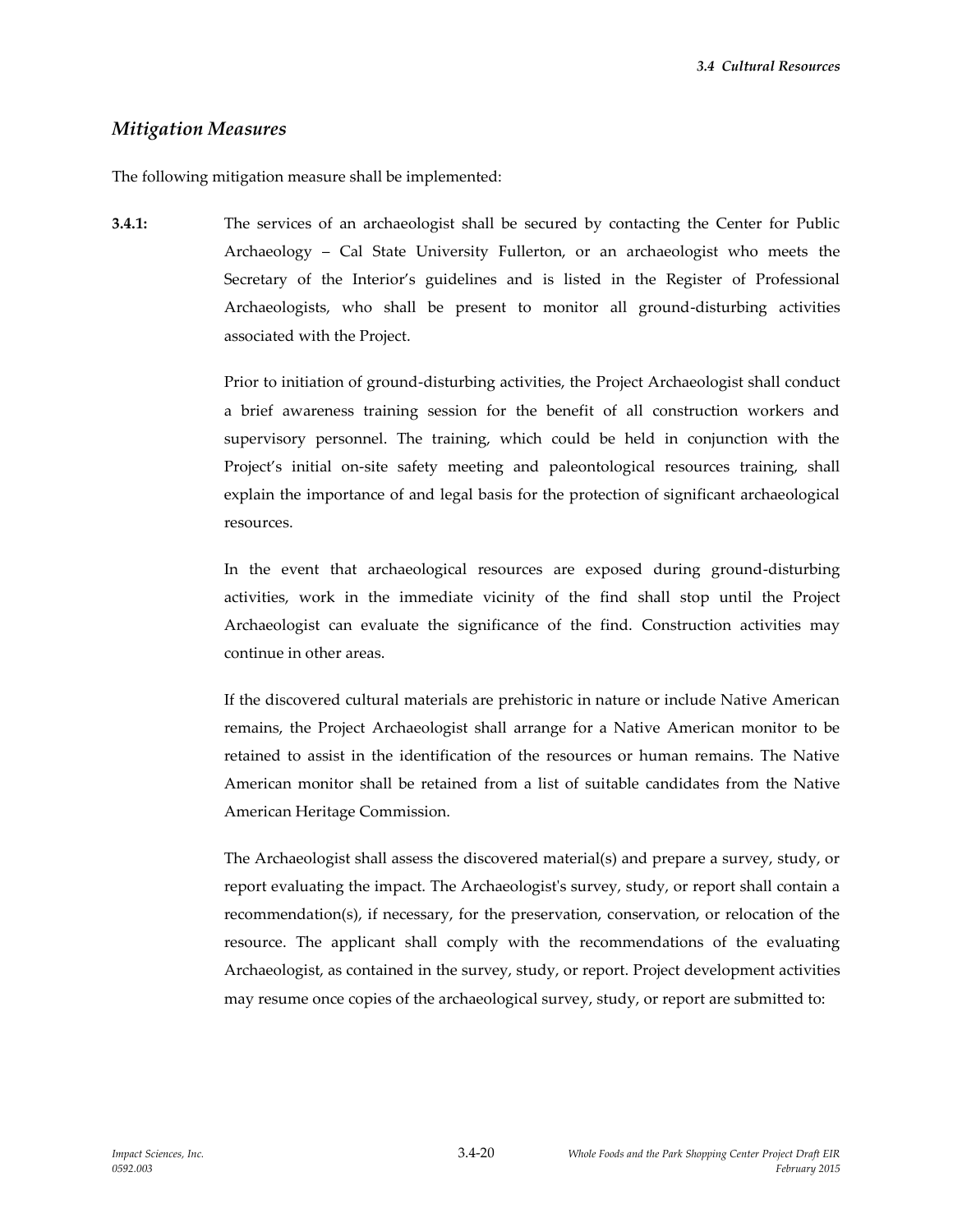South Central Coastal Information Center Department of Anthropology McCarthy Hall 477 CSU Fullerton 800 North State College Boulevard Fullerton, CA 92834

Prior to the issuance of any building permit, the Applicant shall submit a letter to the case file indicating what, if any, archaeological reports have been submitted, or a statement indicating that no material was discovered. A covenant and agreement binding the Applicant to this condition shall be recorded prior to issuance of a grading permit.

#### *Residual Impacts*

With implementation of **Mitigation Measure 3.4-1**, impacts would be less than significant.

# **Threshold 3.4-3 Disturb or indirectly destroy a unique paleontological resource or site or unique geologic feature**

As described above, construction of the proposed project would require grading of the project site and excavation for the placement of building foundations. The ground-disturbing activities could potentially disturb subsurface paleontological resources.

The project site is generally level and does not contain any prominent geologic features or known paleontological resources. The records search and site survey performed for the project site did not identify any existing paleontological resources within the site. However, the project site is underlain by older Quaternary alluvium<sup>28</sup>, which is considered sensitive for paleontological resources (as is the Sespe Foundation which is known to underlie nearby sites), including significant vertebrate and invertebrate fossils.29 Therefore, round-disturbing construction activities could potentially uncover previously unknown paleontological resources. Should such resources be disturbed during project construction, impacts would be potentially significant.

#### *Mitigation Measures*

**3.4-2:** All excavations and grading activities into the older Quaternary alluvium and/or Sespe Formation, or below a depth of 5 feet, shall be monitored by a qualified paleontologist. The on-site monitor shall be equipped and permitted to salvage fossils and samples of sediments as they are unearthed. If unearthed paleontological resources determined to be

<sup>28</sup> *Limited Geologic and Soils Engineering Investigation*, GeoConcepts, 1999.

<sup>29</sup> *Rancho Malibu Hotel EIR*, 2013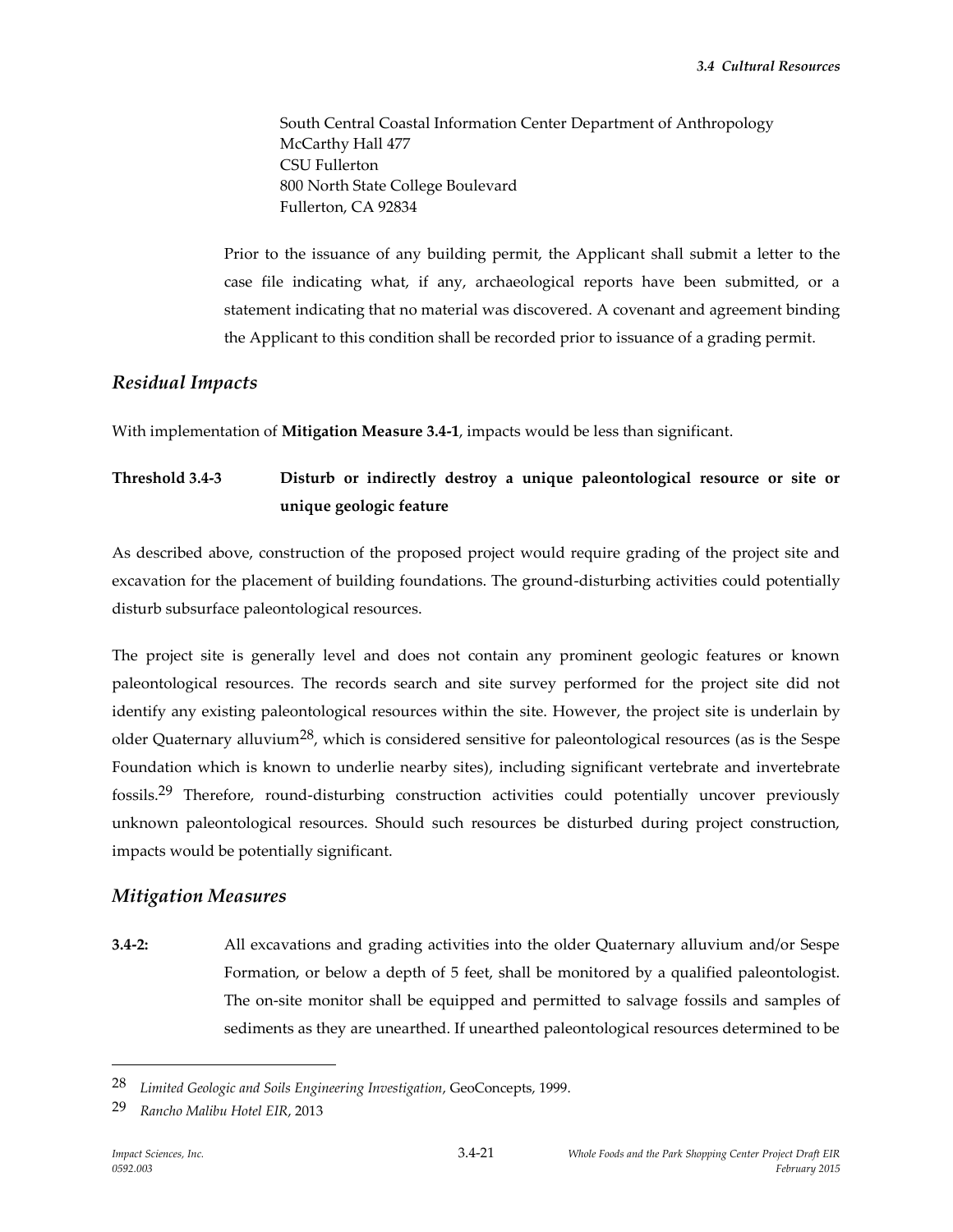significant by the on-site paleontologist are discovered during project construction activities, all work should halt within 50 feet of the find until it can be fully evaluated and excavated by a qualified paleontologist.

Recovered specimens shall be prepared to a point of identification and permanent preservation, including washing of sediments to recover small invertebrates and vertebrates. Specimens shall be curated into a professional, accredited museum repository with permanent retrievable storage.

A report of findings, with an appended itemized inventory of specimens, shall be prepared and submitted to the City. The report and inventory, when submitted to the City, shall signify completion of the program to mitigate impacts on paleontological resources.

### *Residual Impacts*

With implementation of **Mitigation Measure 3.4-2**, impacts would be less than significant.

# **Threshold 3.4-4 Disturb any human remains, including those interred outside formal cemeteries**

There are no known cemeteries or burial grounds on the project site. As previously discussed, the site has a history of use by Native Americans; therefore, there is potential for additional archaeological resources, including burial grounds, to exist. Because the potential exists for human remains to be unearthed during earthwork and grading of the project site, impacts would be potentially significant.

## *Mitigation Measures*

The following mitigation measure shall be implemented:

- **3.4-3:** If human remains are encountered during excavation and grading activities within the project site, the contractor shall stop such activities. In the event of accidental discovery or recognition of any human remains there shall be no further excavation or disturbance of the subject site or any nearby areas reasonably suspected to overlie adjacent human remains and the following steps shall be taken:
	- The coroner of the City in which the remains are discovered must be contacted to determine that no investigation of the cause of death is required; and,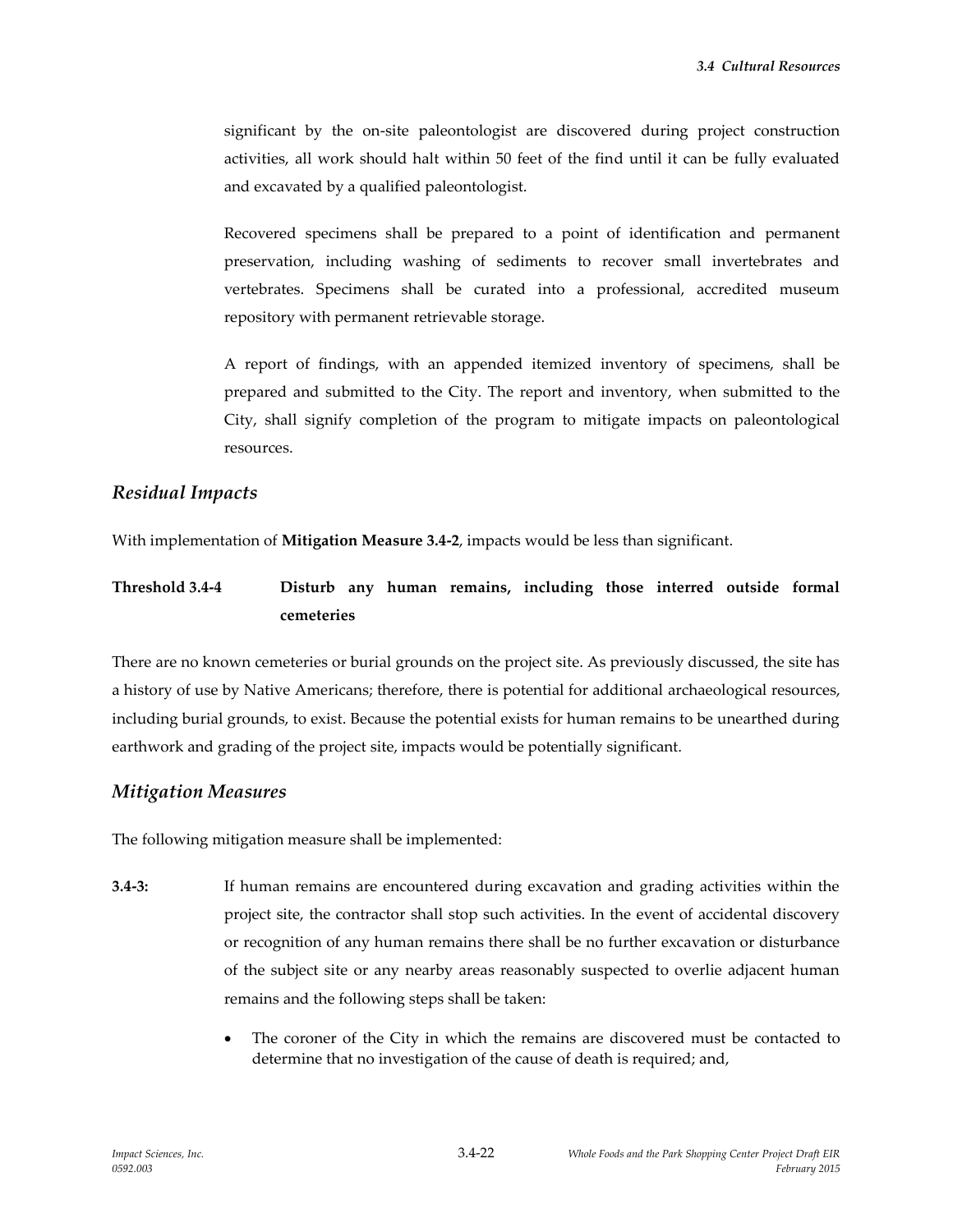- If the remains are of Native American origin, either of the following steps shall be taken:
	- The coroner should contact the Native American Heritage Commission in order to ascertain the proper descendants from the deceased individual. The coroner should make a recommendation to the landowner or the person responsible for the excavation work, for means of treating or disposing of, with appropriate dignity, the human remains and any associated grave goods, which may include obtaining a qualified archaeologist or team of archaeologists to properly excavate the human remains.
	- Implementing or local agencies or authorized representatives should retain a Native American monitor, and an archaeologist, if recommended by the Native American monitor, and rebury the Native American human remains and any associated grave goods, with appropriate dignity, on the property and in a location that is not subject to further subsurface disturbance when any of the following conditions occurs:
		- The Native American Heritage Commission is unable to identify a descendent.
		- The descendant identified fails to make a recommendation.
		- The implementing agency or its authorized representative rejects the recommendation of the descendant, and the mediation by the Native American Heritage Commission fails to provide measures acceptable to the landowner.

## *Residual Impacts*

With implementation of the above mitigation measure, impacts would be less than significant.

## **Cumulative Impacts**

Impacts upon cultural resources tend to be site-specific and are assessed on a site-by-site basis. As discussed above, the project site and surrounding area may contain actual or potential cultural resources, although no such resources have been recorded on the project site. Because the number of cultural resources is finite, limited, and non-renewable, any assessment of cumulative impacts must take into consideration the impacts of the proposed project on resources within the project site; the extent to which those impacts degrade the integrity of the regional resource base; and impacts other projects may have on the regional resource base. If these effects, taken together, result in a collective degradation of the resource base, then those impacts are considered cumulatively considerable.